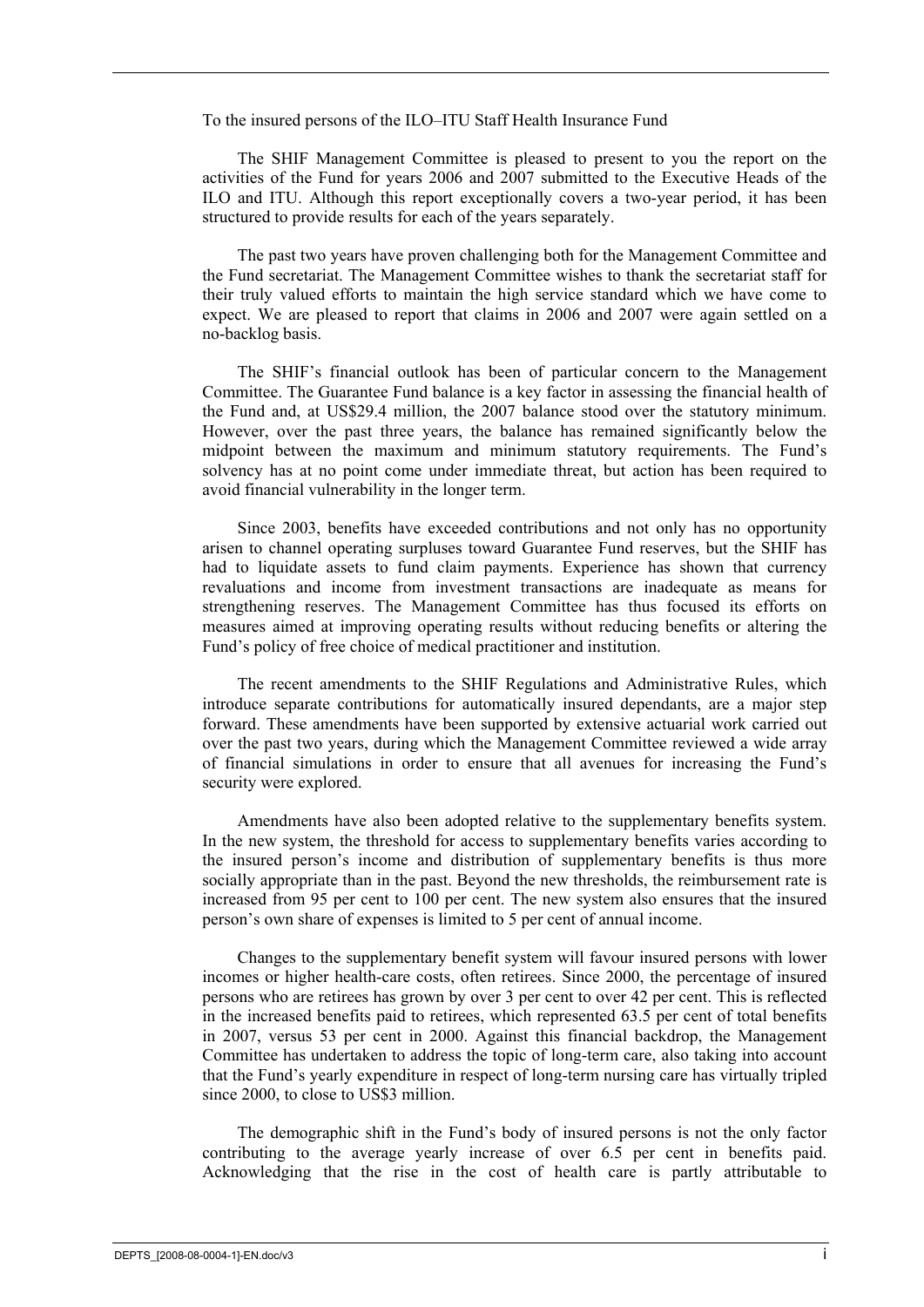improvements in medical technology and infrastructure, as well as to the development of more effective medications, it is also the case that the SHIF's expenditure has been impacted by abusive billing practices. The Management Committee is determined that the SHIF continue to provide an especially comprehensive schedule of benefits, but this can only be achieved provided we all take ownership of the cost containment effort. It is up to all of us to ensure that we play our part in controlling costs by questioning charges on our medical bills that we believe are inaccurate or unreasonable.

Just under two-thirds of benefits paid by the SHIF relate to medical costs incurred in Switzerland. The Fund's secretariat, in cooperation with its counterparts at CERN, UNOG and the WHO, has negotiated with Clinique Générale Beaulieu, Clinique de Genolier, Clinique La Lignière, Hôpital de La Tour and Centre Hospitalier Universitaire Vaudois (CHUV) to renew agreements for the 2008–09 period. New agreements were signed with Clinique Jolimont and Groupe Médical de Chantepoulet.

Under 5 per cent of overall benefits paid by the SHIF relate to medical costs incurred in the United States. By comparison, where claims have exceeded the Fund's maximum annual liability per family, some 25 per cent of amounts paid relate to costs incurred in the United States. For the United States the SHIF secretariat calls upon the services of a third party administrator, MedSave USA, for support in renegotiating posted charges, often with very significant results. Nevertheless, even after renegotiation, the cost of medical treatment in the United States often far exceeds the cost of equivalent treatment elsewhere and there is good reason to consider alternatives where treatment in the United States is not entirely medically justified.

In 2007, the SHIF's claims adjusters for the first time processed over 50,000 claims. The SHIF has brought financial relief to many families of the ILO and ITU communities whose lives have been disrupted by a severe accident or critical illness. The SHIF has brought treatment of acute conditions within the financial reach of these families.

People insured by the Fund often have required major surgery or complex courses of medication or therapy. Some have had to travel outside their home countries to obtain the health care they need and the SHIF has reimbursed transportation costs. The Management Committee has continued to revisit certain benefits, with a view to adjusting them according to pathological and physiological realities. For example, the Management Committee will soon be proposing amendments to Code 6 of the SHIF Schedule of Benefits, aimed at adjusting benefits in respect of transport costs. The Standing Subcommittee has also approved a broadening of the Executive Secretary's authority regarding reimbursement of costs related to psychiatric and psychological treatment under exceptional circumstances, pending amendments to Code 1.7 of the SHIF Schedule of Benefits.

There are 13,152 reasons why the SHIF takes its Competence–Conviviality– Confidentiality–Timeliness mission statement seriously. And why the Management Committee remains committed to prudential management of the Fund and due diligence in oversight and decision-making, to ensure that in the years to come the Fund's resources are commensurate with your needs and its culture of social appropriateness of coverage and service is consistent with your expectations.

The Management Committee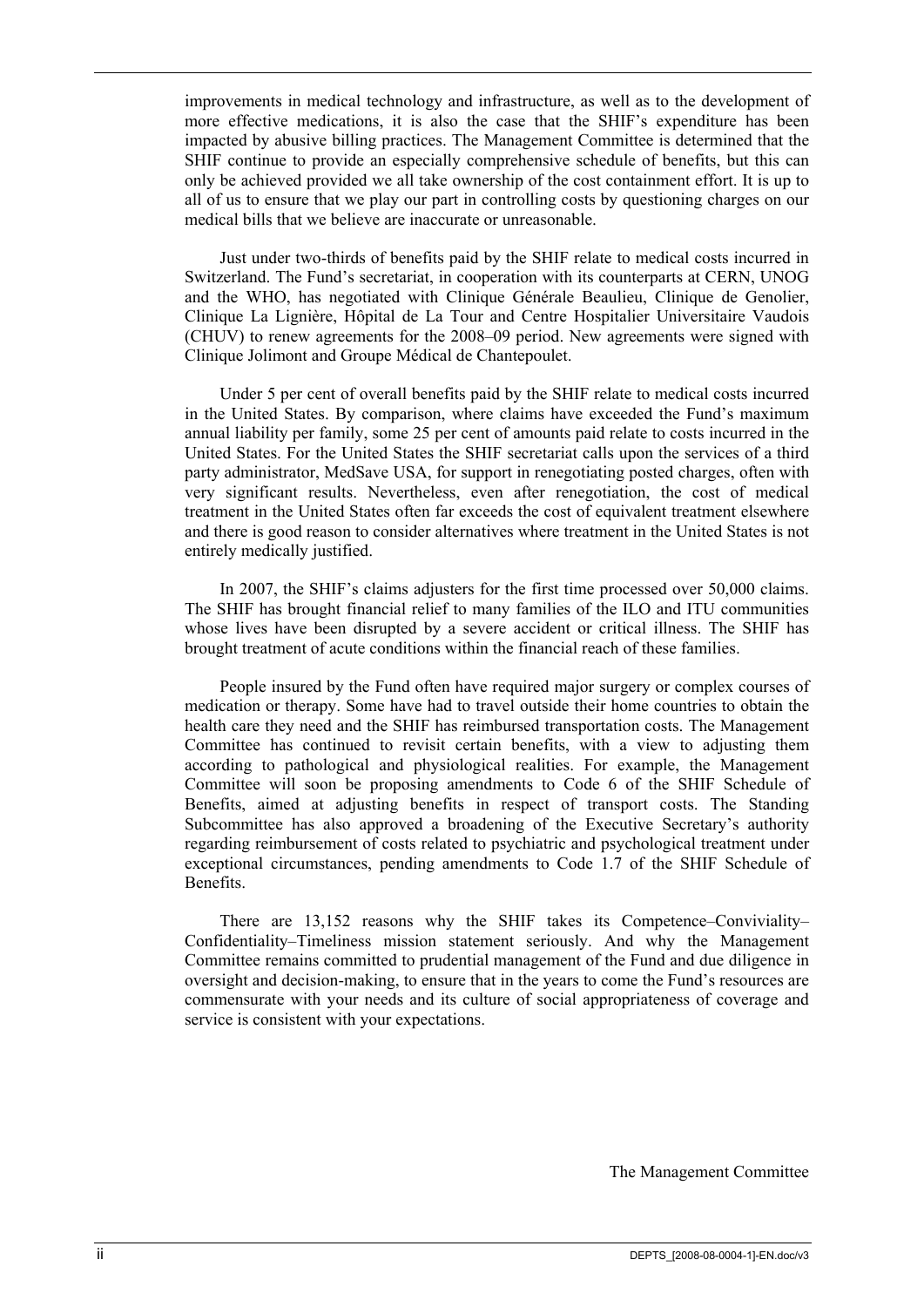# **ILO–ITU Staff Health Insurance Fund**

**Report on the operations of the Fund in 2006 and 2007**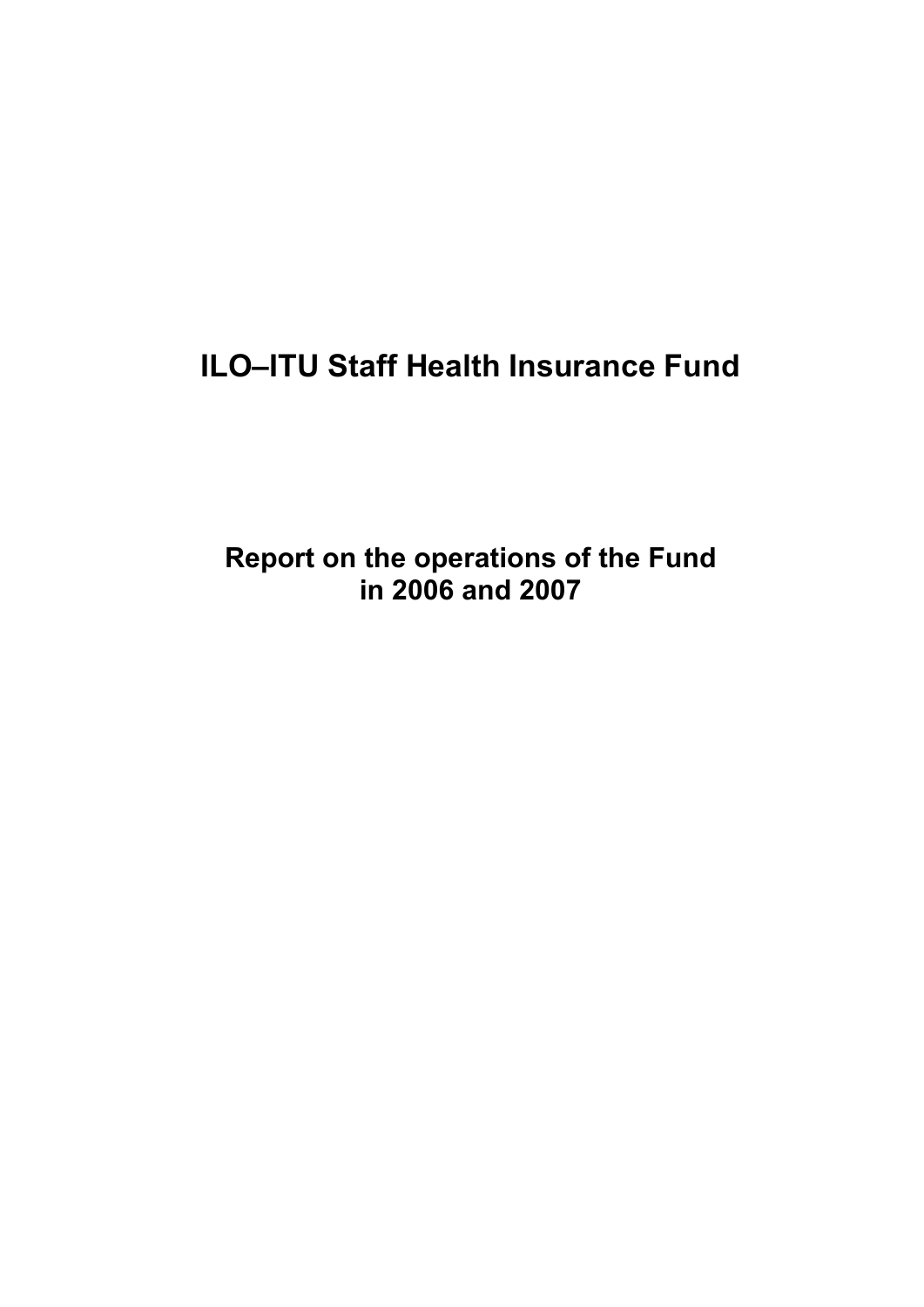The present report is hereby submitted to the Executive Heads of the ILO and ITU and to the insured persons, pursuant to article 4.7.1(i) of the Regulations.

#### **1. Composition of the Management Committee in 2006 and 2006**

**1.1.** Pursuant to article 4.1 of the Regulations, the Management Committee was composed of the following titular (T) and substitute (S) members. An asterisk (\*) next to the name indicates that this committee member also served on the Standing Subcommittee (established under article 4.7.2 of the Regulations).

#### **Representing the insured persons**

#### **2006**

#### **ILO**

Mr Jean-Victor Gruat \* (T) Mr Philippe Egger \* (T) *until 31 December*  Ms Mireille Ecuvillon (T) Mr Jean-François Santarelli (S) *until 31 December*  Mr Chris Baron (S) Ms Xenia Scheil-Adlung (S)

#### **ITU**

Mr Jacques Bacaly \* (T) – **Vice-Chairperson** Mr Daniel Halpern (S) *until 4 December*  Mr David Broadhurst (S) *as of 5 December*

#### **2007**

#### **ILO**

Mr Jean-Victor Gruat (T) Ms Mireille Ecuvillon \* (T) Mr Jean-François Santarelli \* (T) *as of 1 January*  Mr Chris Baron (S) Ms Xenia Scheil-Adlung (S) Mr Arnaud Donati (S) *as of 1 January*

#### **ITU**

Mr Jacques Bacaly \* (T) – **Vice-Chairperson** Mr David Broadhurst (S)

#### **Representing the Executive Heads**

#### **2006**

#### **ILO**

Ms Keiko Kamioka (T) Mr Charles Agbavwe (T) Mr Satoru Tabusa \* (T) – **Chairperson** Mr Tilmann Geckeler \* (S) Ms Anne Drouin (S) Post vacant

#### **ITU**

Mr Michel Rolland (T) Ms Marianne Wilson \* (S)

#### **2007**

#### **ILO**

Ms Keiko Kamioka (T) *until 26 April* Mr Charles Agbavwe (T) Mr Satoru Tabusa \* (T) – **Chairperson** Mr Tilmann Geckeler \* (T) Ms Anne Drouin (S) Mr Fikri Gurzumar (S) *as of 27 April* Mr Giuseppe Zefola (S) *as of 27 April*

#### **ITU**

Mr Michel Rolland (T) *until 19 February* Ms Marianne Wilson \* (T) *as of 20 February*  Mr Antoine Dore (S) *as of 11 May* 

#### **2. Financial situation**

#### **2.1. Assets and liabilities**

**2.1.1.** As at 31 December 2006, the Fund had assets valued at US\$40.5 million and liabilities of US\$11 million, of which 86.6 per cent accrued liability for claims incurred but not received (IBNR). The Guarantee Fund balance stood at US\$29.5 million. More details on IBNR are provided in paragraphs 2.5.1–2.5.3 of this report.

**2.1.2.** As at 31 December 2007, the Fund had assets valued at US\$43.1 million and liabilities of US\$13.7 million, of which 75 per cent IBNR, whereas the Guarantee Fund balance stood at US\$29.4 million.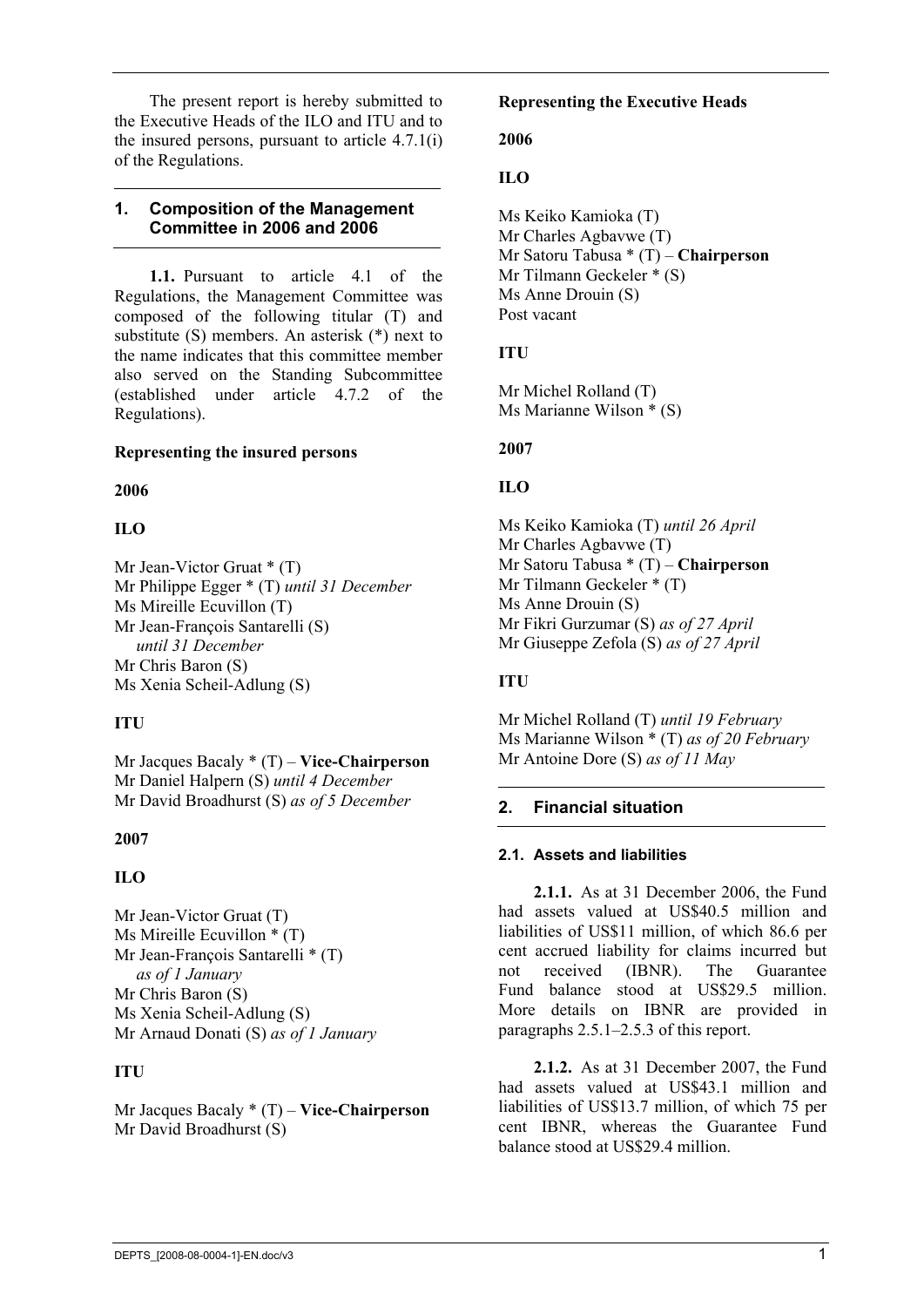**2.1.3.** The assets and liabilities statements are attached as Annexes IA (2006) and IB (2007). These statements provide year-end details on assets, liabilities and the balance of the Guarantee Fund, together with prior year comparative figures.

#### **2.2. Results of operating activities**

**2.2.1.** The income and expenditure statements are attached as Annexes IIA (2006) and IIB (2007).

**2.2.2.** The first part of Annexes IIA and IIB reflects the Fund's operating transactions. Total contributions received in 2006 and 2007 amounted to US\$37.6 million and 40.1 million, respectively, compared with US\$31.9 million in 2005. Total benefits paid in 2006 and 2007 amounted to US\$40.1 million and 42.6 million, respectively, compared with US\$36.3 million in 2005. The net operating deficits amounted to US\$2.6 million in 2006 and US\$3.1 million in 2007. These deficits included IBNR increases of US\$110,000 in 2006 and US\$800,000 in 2007.

**2.2.3.** The second part of Annexes IIA and IIB, under the heading "Investment transactions", reflects the result of the Guarantee Fund investments. After the net loss from investment transactions of US\$534,456 recorded in 2005 the Fund recorded net gains from investment transactions of US\$1.1 million in 2006 and US\$502,300 in 2007. Losses on currency trading of US\$165,659 and US\$554,032 were recorded in 2006 and 2007, compared with US\$2 million in 2005. More details on investment performance are provided in paragraphs 2.3.1–2.3.7 of this report.

**2.2.4.** The year-end exchange rate of the Swiss franc to the US dollar moved from 1.31 in 2005 to 1.21 in 2006 and 1.14 in 2007. Thus, the exchange rate negative variance was 7.63 per cent in 2006 and 7.44 per cent in 2007. The negative variance from year-end 2005 to yearend 2007 was 14.5 per cent. This had a significant impact on the Fund's financial result at 31 December of each of the years under review and translated into revaluation gains of US\$2.9 million in 2006 and US\$2.4 million in 2007, compared with the US\$5.6 million revaluation loss in 2005.

**2.2.5.** The Fund recorded net operating deficits of US\$2.6 million in 2006 and 3.1 million in 2007, compared with a US\$4.9 million net operating deficit in 2005. However, these operating deficits were mitigated by the revaluation gains and gains from investment transactions totalling US\$4 million in 2006 and US\$2.9 million in 2007. The Fund thus recorded a US\$1.4 million net gain in 2006 and a US\$132,652 net loss in 2007.

**2.2.6.** The average contribution per contributing member (excluding voluntarily covered dependants) in 2006 was US\$5,533, up 17.8 per cent from US\$4,695 in 2005. The increase in average contribution reflects the increase in contribution base rate, from 2.8 per cent to 3.3 per cent, effective 1 January 2006. The average contribution per contributing member in 2007 was US\$5,764, up 4.17 per cent compared with 2006 (details relative to benefits are provided in paragraphs 4.1.1–4.1.7 of this report).

#### **2.3. Investments**

**2.3.1.** As from 2006, monitoring of the Fund's investments portfolio was entrusted to the ILO's Investment Committee, who delivered guidelines and benchmarks on behalf of the Management Committee. Throughout the period under review, management of the Fund's investment portfolio remained the responsibility of Crédit Suisse Asset Management Ltd (CSAM) of London.

**2.3.2.** The portfolio is composed mainly of medium- and long-term fixed income securities and is 100 per cent hedged to the Swiss franc, although investments are held in a variety of currencies.

**2.3.3.** As at 31 December 2006, the book value of the portfolio was US\$39,551,863 (including US\$609,296 of accrued interest), whilst its market value, including accrued interest, was US\$38,326,140 (US\$37,716,844 excluding accrued interest).

**2.3.4**. As at 31 December 2007, the book value of the portfolio was US\$42,831,795 (including US\$691,252 of accrued interest), whilst its market value, including accrued interest, was US\$41,337,072 (US\$40,645,821 excluding accrued interest).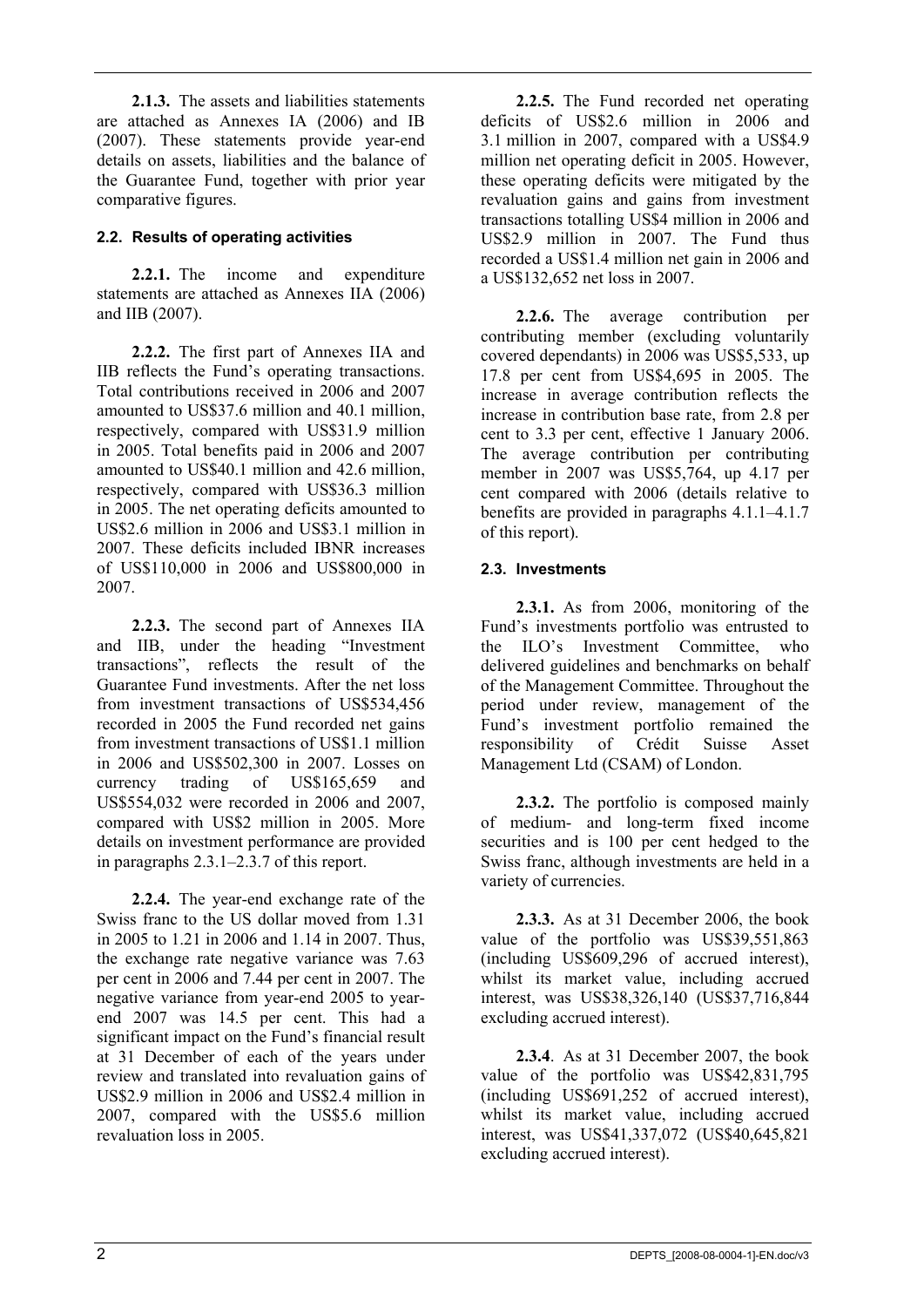**2.3.5.** The investment-base currency is the Swiss franc although the accounting currency for the Fund is the US dollar. The dollar figure quoted for externally managed portfolios therefore depends on the exchange rates used to convert year-end balances (1 US dollar = 1.21 Swiss francs at 31 December 2006 and 1.14 Swiss francs at 31 December 2007).

**2.3.6.** Investment performances for years 2006 and 2007, based on market values and expressed in Swiss francs, were approximately –0.98 per cent and 2.82 per cent respectively. Management fees charged were a fixed percentage of the market value of the portfolio, paid quarterly in arrears.

**2.3.7.** Crédit Suisse has commented as follows on the investment performances:

- During 2006 sentiment was dominated by speculation that the major central banks would be forced to step up the pace of tightening, as rapidly rising resource prices had started to put upward pressure on inflation. This sent bond yields higher and resulted in a negative return for the major markets in the benchmark (with the exception of Japan, where deflation remained a problem). The United States returned –0.62 per cent, EMU Europe –1.86 per cent, United Kingdom –3.07 per cent and Japan +1.43 per cent. On a weighted Swiss franc hedged basis the annual return for the portfolio in 2006 was –0.98 per cent.
- A general tightening in credit conditions combined with the threat to growth posed by the weak United States housing market had a positive impact on bond returns. Investors fled from risky assets into the relative safety of bonds and this demand helped keep bond prices firm. Central banks did their best to add liquidity into the financial system and this also caused bond yields to move lower. Most major bond market returns were positive; the United States returned 5.86 per cent, United Kingdom 1.43 per cent, Japan 4.49 per cent but EMU Europe was flat. On a weighted Swiss franc hedged basis the annual return for the portfolio in 2007 was 2.82 per cent.

#### **2.4. Guarantee Fund**

**2.4.1.** Article 3.8 of the Regulations sets the level of the Guarantee Fund at between one sixth  $(=$  six months) and one half  $(= 18$  months) of Fund expenditure over the previous three financial years.

**2.4.2.** The Guarantee Fund balance amounted to US\$29.5 million at year-end 2006 (compared with US\$28.1 million at year-end 2005) and reduced slightly to US\$29.4 million at year-end 2007 (see Annexes IA and IB). The level of the Guarantee Fund at 31 December of each of the years under review remained above the statutory minimum levels of US\$18.7 million (2006) and US\$19.8 million (2007). However, both in 2006 and 2007, the Guarantee Fund balances remained over 20 per cent below the midpoints of US\$37.4 million (2006) and US\$39.6 million (2007).



#### **2.5. Accrued liability for claims incurred but not received (IBNR)**

**2.5.1**. Accrued liabilities for claims incurred prior to or during each of the two years under review, but not received by 31 December, appear under item 2 of "Liabilities" in the assets and liabilities statements (Annexes IA (2006) and IB (2007)) as "Accrued liability for unsettled claims".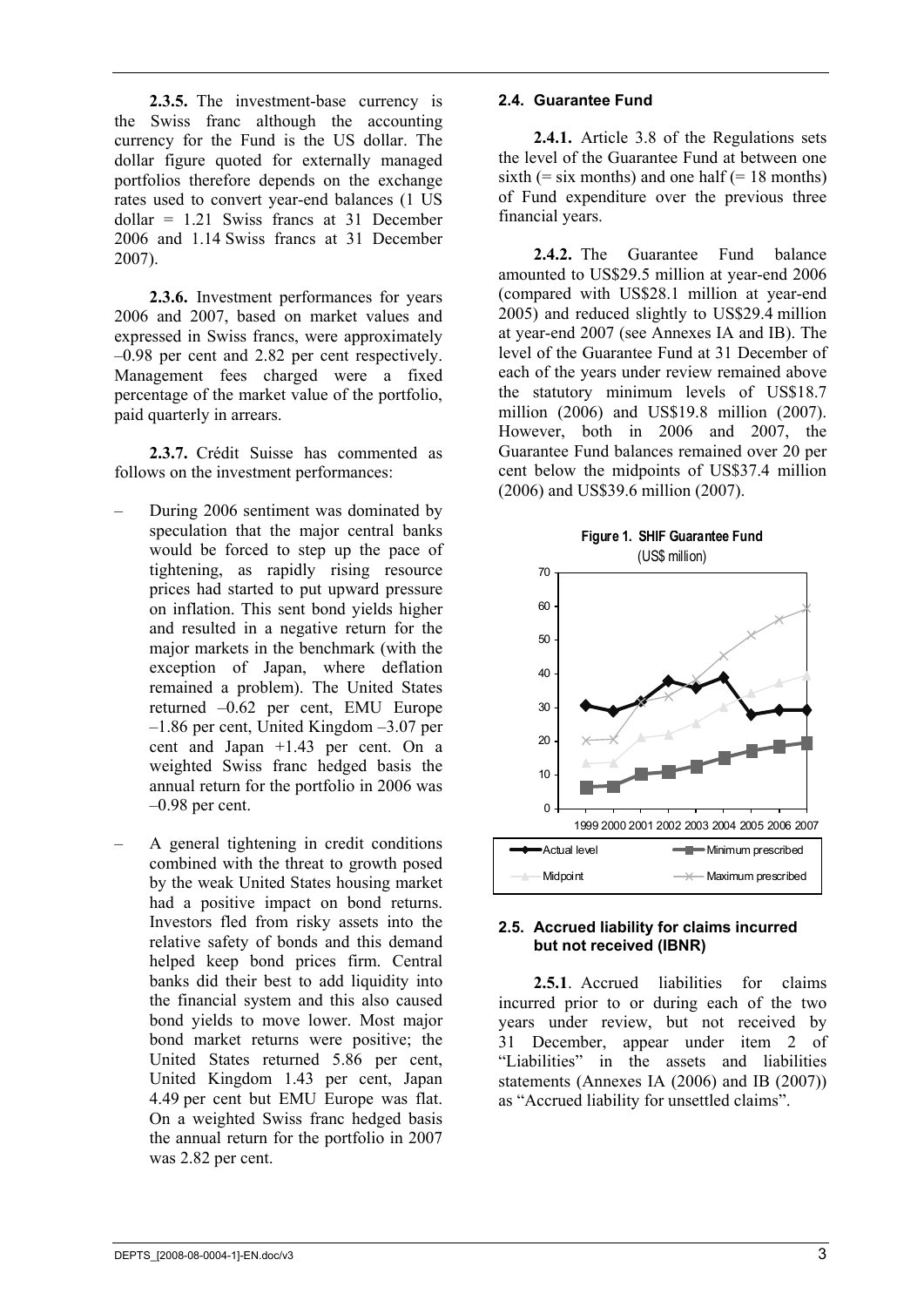**2.5.2.** Figures 2A and 2B hereunder provide details concerning the accrued IBNR liability amount shown in Annexes IA and IB as "Accrued liability for unsettled claims". The method of IBNR calculation was audited by the SHIF's External Auditors for the year 2006. This method has remained unchanged for following years.

| Figure 2A. Summary of benefits paid in 2005 and 2006 |
|------------------------------------------------------|
| for claims incurred in prior years                   |

| Insurance year                             | <b>Benefits paid</b><br>(US\$) |
|--------------------------------------------|--------------------------------|
| Years prior to 2004                        | 11 572                         |
| 2004                                       | 201417                         |
| 2005                                       | 9 022 557                      |
| <b>IBNR at year-end 2006</b><br>(actual)   | 9 235 546                      |
| IBNR at year-end 2006<br>(forecast)        | 9 390 000                      |
| Variance actual IBNR versus<br>forecast    | -154 454                       |
| <b>IBNR at year-end 2007</b><br>(forecast) | 9 500 000                      |
| <b>IBNR</b> increase                       | 110 000                        |

**Figure 2B. Summary of benefits paid in 2006 and 2007 for claims incurred in prior years** 

| Insurance year                                 | <b>Benefits paid</b><br>(US\$) |
|------------------------------------------------|--------------------------------|
| Years prior to 2005                            | 2 863                          |
| 2005                                           | 209865                         |
| 2006                                           | 9 411 888                      |
| IBNR at year-end 2007<br>(actual)              | 9624616                        |
| IBNR at year-end 2007<br>(forecast)            | 9 500 000                      |
| <b>Variance actual IBNR versus</b><br>forecast | 124 616                        |
| <b>IBNR at year-end 2008</b><br>(forecast)     | 10 300 000                     |
| <b>IBNR</b> increase                           | 800 000                        |

**2.5.3.** The method of IBNR calculation as shown in paragraph 18 of the General Notes to the Financial Statements and Schedules for SHIF financial year ended 31 December 2007 is as follows: "The provision has been calculated based upon the comparison between the actual 2007 claims incurred but not received (IBNR) amount reported to end March 2008 and actual end-March experience in years 2001 through 2007. […] To calculate the IBNR provision, the average percentage of IBNR reported in prior years has been applied to the actual 2007 IBNR reported to end March 2008, as well as the average percentage of N-1 claims reported in prior years."

#### **3. Trends in membership**

#### **3.1. Overall trend**

**3.1.1.** The total number of persons insured on 31 December of each of the years under review (excluding voluntarily covered dependants) was 12,782 (2006) and 13,152 (2007), compared with 12,681 on 31 December 2005.





**3.1.2.** In 2006, membership was composed of 6,430 contributing members and 6,352 automatically covered dependants (see Annex V for details). In 2007, membership was composed of 6,592 contributing members and 6,560 automatically covered dependants. The distribution of insured persons was 76.9 per cent ILO versus 23.1 per cent ITU in 2006 and 77.5 per cent ILO versus 22.5 per cent ITU in 2007. The proportion of members who are retired persons grew from 41.7 per cent of all contributing members in 2005 to 42.6 per cent in 2006 and remained stable at 42.4 per cent in 2007.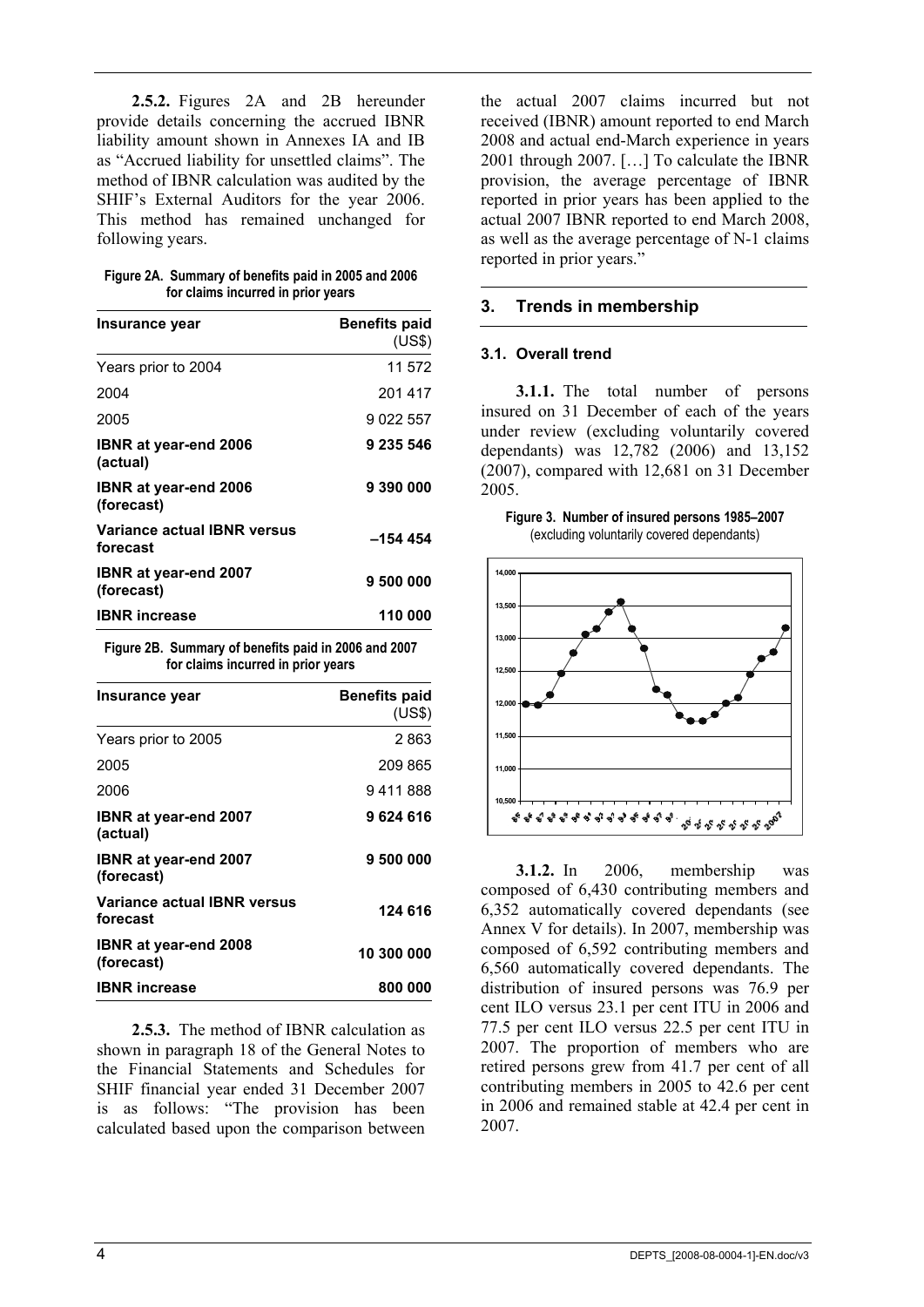

#### **Figure 4. Composition of contributing members** (relative shares)

#### **3.2. Automatically covered dependants**

**3.2.1.** The number of automatically covered dependants stood at 6,352 (2006) and 6,560 (2007), versus 6,330 in 2005. The number of automatically covered dependants per active contributing member was 1.35 in 2006 and 1.36 in 2007, versus 1.34 in 2005. The number of automatically covered dependants per retired contributing member was 0.51 in 2006 and 0.50 in 2007, versus 0.52 in 2005.

#### **3.3. Voluntarily covered dependants**

**3.3.1.** The number of voluntarily covered dependants stood at 666 at year-end 2006 and 660 at year-end 2007, down from 704 at the end of 2005. At year-end 2006, the number of voluntarily covered children was 535 (80.3 per cent of total), the number of voluntarily covered spouses was 106 (15.9 per cent of total) and the number of voluntarily covered parents and parents-in-law was 25 (3.7 per cent of total). At year-end 2007, the number of voluntarily covered children was 542 (82.1 per cent of total), the number of voluntarily covered spouses was 99 (15 per cent of total) and the number of voluntarily covered parents and parents-in-law was 19 (2.9 per cent of total).

**3.3.2.** A summary of the annual and cumulative results of this group for the years 1997 through 2007 is set out in Annex IV. The five-year cumulative loss for the voluntarily covered dependants category stands US\$450,388. The cumulative loss for the voluntarily covered parents and parents-in-law segment is US\$630,844, representing a 159.2 per cent loss ratio. Benefits paid in

respect of voluntarily covered parents and parents-in-law over the past five years amount to US\$1,696,706, representing 17.4 per cent of total benefits paid in respect of voluntarily covered dependants.

**3.3.3.** Under article 3.5 of the Fund's Regulations, contribution rates in respect of voluntarily covered dependants have to be set so as to make this group self-supporting, with no contribution being paid by the organizations for this category of insured persons. The increase in the contribution rates effective 1 July 2005 translated into a 98.7 per cent loss ratio and a US\$26,010 gain in 2006. However, a loss ratio of 103.4 per cent and US\$70,556 loss were recorded in 2007 and further rate adjustments for voluntarily covered dependants will be required.

#### **4. Benefits statistics**

#### **4.1. Trends in expenditure**

**4.1.1.** Total benefits paid increased from US\$36.3 million in 2005 to 40.1 million in 2006 and 42.6 million in 2007. Benefits in 2006 were thus up 10.6 per cent over prior year and 2007 benefits up 6.1 per cent over prior year. In both years under review, benefits paid in reimbursement of costs incurred in Switzerland represent almost two-thirds of the total, as reflected in figures 5A and 5B below.

**Figure 5A. Distribution by providing country for reimbursements made in 2006** 

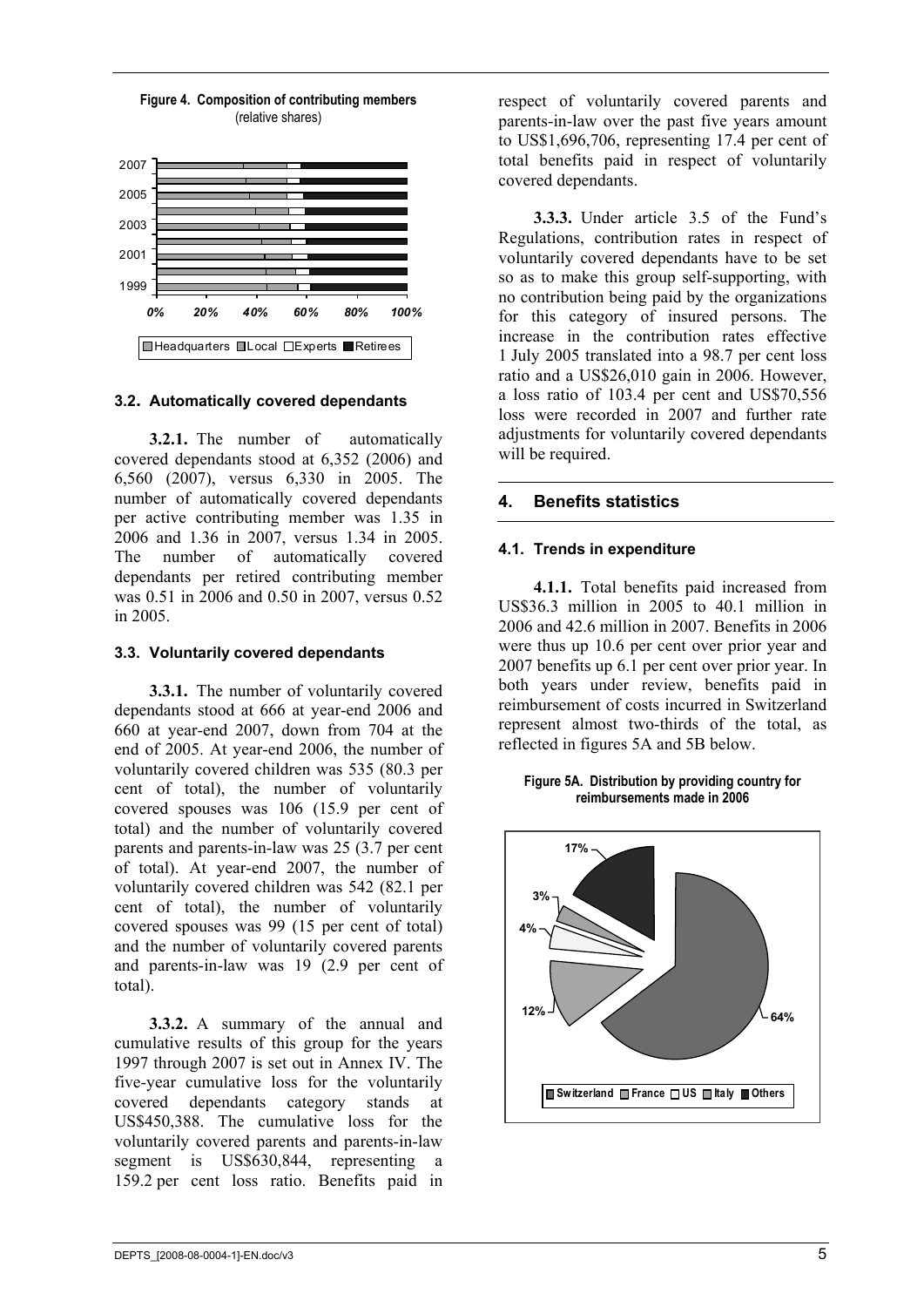

**Figure 5B. Distribution by providing country for reimbursements made in 2007** 

**4.1.2.** In 2006, the benefits paid per contributing member (excluding voluntarily covered persons) amounted to US\$5,926, up from US\$5,394 in 2005. Benefits paid per insured person (excluding voluntarily covered persons) in 2006 amounted to US\$2,981. In 2007, the benefits paid per contributing member (excluding voluntarily covered persons) amounted to US\$6,131 and benefits paid per insured person (excluding voluntarily covered persons) amounted to US\$3,073. During the period under review, the yearly increase in benefits paid per contributing member averaged 6.61 per cent.

**4.1.3.** The overall loss ratios for the period under review were 107.1 per cent for 2006 and 106.4 per cent for 2007. As a result of the rate increases effective 1 January 2006, loss ratios (excluding voluntarily covered persons) during the period under review improved slightly versus the 2005 loss ratios of 78.3 per cent (active staff category) and 162.2 per cent (retiree category). The 2006 and 2007 loss ratios for the active staff category were 73.7 per cent and 71.8 per cent respectively. The 2006 and 2007 loss ratios for the retiree category were 147.4 per cent and 147.1 per cent respectively.

**4.1.4.** In both years under review, medical care provided in hospitals constitutes the single largest item of expenditure, accounting for 34.9 per cent of the two-year total. Medication constituted the second largest item of expenditure, accounting for 12.48 per cent of the two-year total. The next largest items of

Fund expenditure were doctor's fees and dental care, accounting respectively for 12.16 per cent and 9.53 per cent of the two-year total. These percentages are consistent with 2005 percentages of expenditure.

**4.1.5.** The detailed expenditure items are presented as per the schedule of benefits in Annex VI. The amount of benefits paid sorted according to the three major categories of expenditure (inpatient care, outpatient care and dental care) is presented in figure 6. Although figures for the years ending 31 December 2006 and 2007 confirm the upward trend of expenditure for inpatient care over the past eight-year period, it must also be noted that expenditure for inpatient care increased by 5.45 per cent from year-end 2006 to year-end 2007 (from US\$20.8 million to US\$21.9 million), compared with the 5.69 per cent increase in overall expenditure. This translates into a stable percentage of expenditure for inpatient care in 2007 (51.57 per cent) compared with 2006 (51.69 per cent).

**4.1.6.** The inpatient category comprises the benefits for all types of institutional care. This relates in particular to hospitalization for treatment, examination or diagnosis, nursing care, post-operative convalescence and cures, including accommodation and medical care.

**4.1.7.** The outpatient category comprises doctors' fees, psychiatry and psychoanalysis, medical imagery, laboratory tests, prescribed medications and physiotherapy.





#### **4.2. Supplementary benefits**

**4.2.1.** Pursuant to article 2.5 of the Regulations, the Fund pays supplementary benefits to members who have incurred expenditure above a yearly US dollar threshold.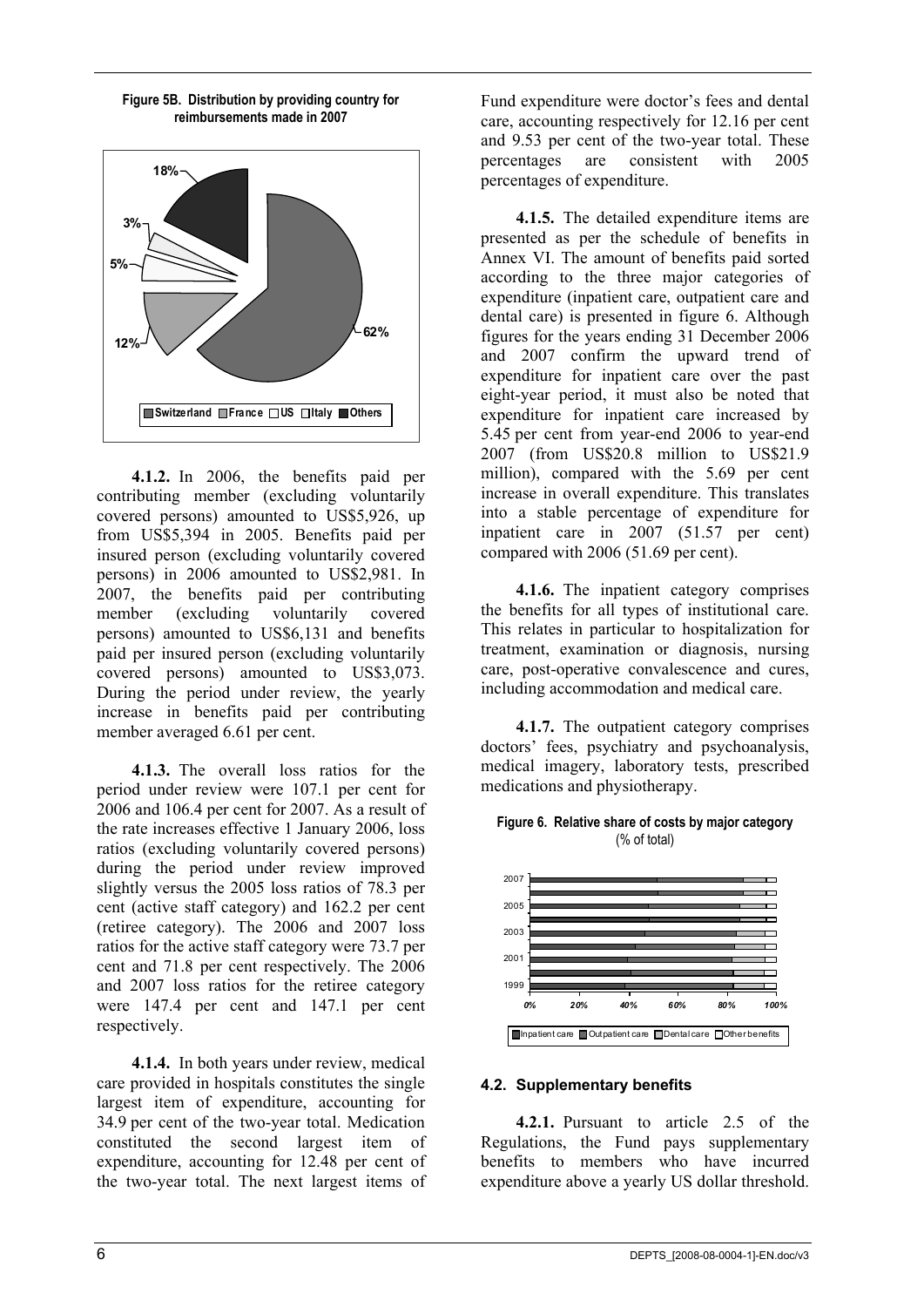The amounts of supplementary benefits paid over the period under review were US\$2,595,303 in 2006 and US\$2,730,661 in 2007, compared with US\$2,419,431 in 2005. Supplementary benefit expenditure represented 6.46 per cent and 6.43 per cent of total benefits paid in 2006 and 2007 respectively, versus 6.6 per cent in 2005.

**4.2.2.** The level of supplementary benefit expenditure is impacted by the exchange rate of the US dollar against other currencies. A weak US dollar makes it possible for a larger number of insured persons to reach the US dollar-based threshold for supplementary benefits. The US dollar weakened only slightly in 2006 versus 2005 and exchange rate fluctuations had no material impact on the level of supplementary benefit expenditure. Continued weakening of the US dollar between February and December 2007 – most significant in the fourth quarter – had minor impact on the level of supplementary benefit expenditure.

#### **4.3. Maximum annual liability and most expensive claims**

**4.3.1.** At year-end 2006, 1,205 families had submitted claims with approved medical expenses totalling over US\$10,000, compared with 1,104 families at year-end 2005. Of these, 38 families submitted claims with approved medical expenses exceeding US\$100,000, compared with 23 in 2005. In 2007, the number of families that had submitted claims with approved medical expenses totalling over US\$10,000 increased to 1,277 and the number of families submitting claims with approved medical expenses exceeding US\$100,000 increased to 40.

**4.3.2.** In 2006 and 2007, the Fund's maximum annual liability per family remained set at US\$150,000. With the approval of the Management Committee, this maximum annual liability was exceeded in eight cases in both 2006 and 2007, versus four cases in 2005.

#### **5. Administration**

**5.1. External audit** – Pursuant to article 4.14 of the SHIF Regulations, the United Kingdom National Audit Office and Swiss Federal Audit Office, jointly appointed by the SHIF's External Auditors, carried out the audit

for the financial years ended 31 December 2006 and 2007.

**5.2.** For 2006, the External Auditor's opinion is as follows:

In our opinion

- These financial statements have presented fairly, in all material respects, the financial position as at 31 December 2006 and the results of operations and cash flows for the period then ended in accordance with the United Nations System Accounting Standards and the stated accounting policies of the Staff Health Insurance Fund, set out in Part II of the General Notes to the Financial Statements; and
- In all material respects the transactions of the Fund, which we have tested as part of our audit, have in all significant respects been in accordance with the Regulations and Administrative Rules of the Staff Health Insurance Fund and legislative authority.

**5.3.** For 2007, the External Auditor's opinion is as follows:

In our opinion

- These financial statements have presented fairly, in all material respects, the financial position as at 31 December 2007 and the results of operations and cash flows for the period then ended in accordance with the United Nations System Accounting Standards and the stated accounting policies of the Staff Health Insurance Fund, set out in Part II of the General Notes to the Financial Statements; and
- In all material respects the transactions of the Fund, which we have tested as part of our audit, have been in accordance with the Regulations and Administrative Rules of the Staff Health Insurance Fund and legislative authority.

**5.4. Internal audit** – The ILO's office of Internal Audit and Oversight (IAO) audited the Fund in 2006. In the "Overall assessment of the control environment" section of its report issued on 20 February 2007, the IAO states:

- *Paragraph 4:* The control environment in SHIF was assessed as good, although certain issues require attention.
- *Paragraph 7:* The Fund has for the past three years experienced a situation in which actual contributions received from members have not exceeded benefits paid. In order to return the Fund to the required level of liquidity, various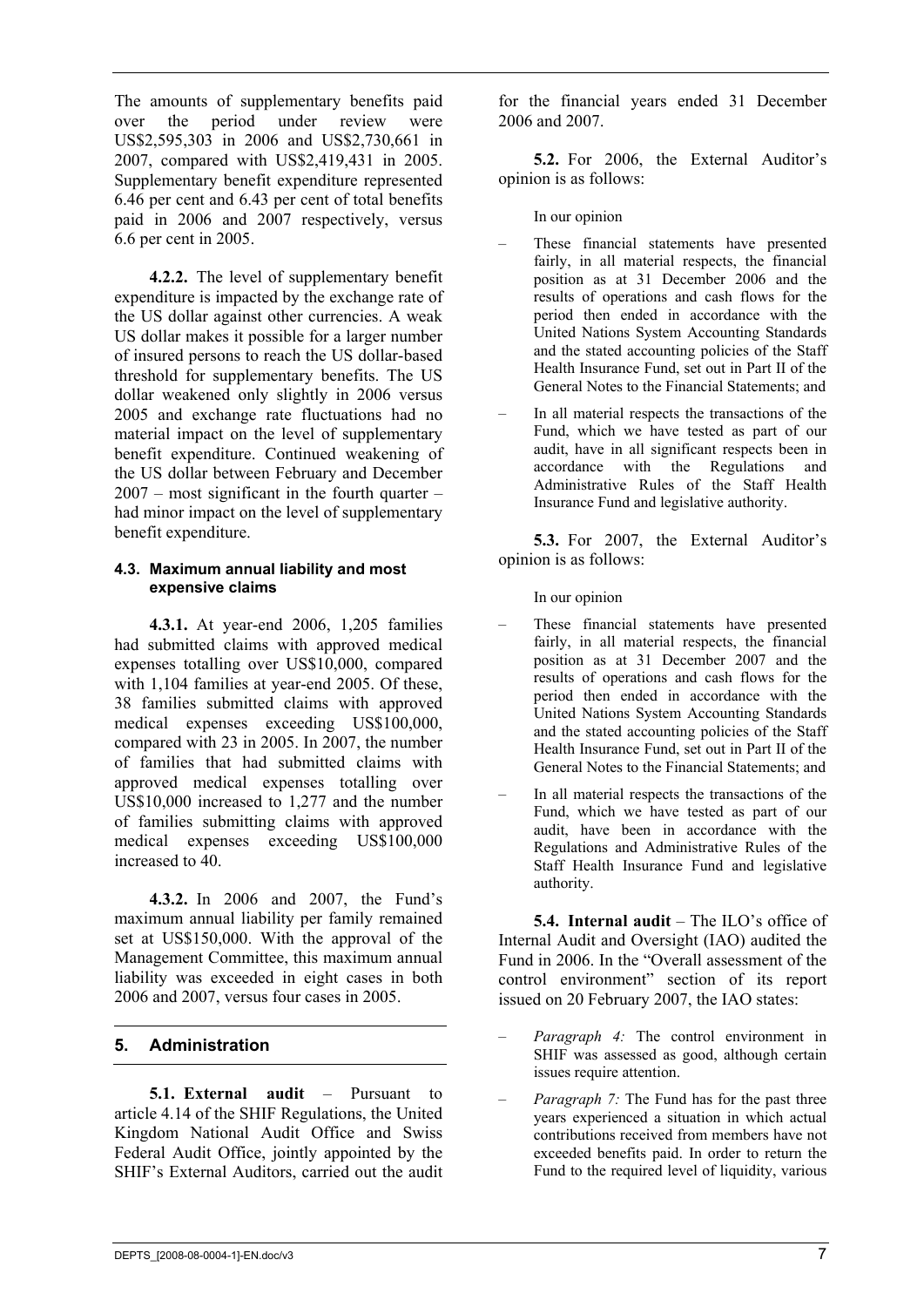scenarios relating to differentiated contribution rates were prepared. […] Simultaneously, an in-house actuary was engaged to prepare future actuarial valuations and predictions under the various scenarios presented.

– *Paragraph 11:* […] the SHIF IT/IS official responsible for the operation and maintenance of the system is the only staff member to have the necessary knowledge of the system to maintain its day-to-day functionality. ….

**5.5.** Since the date of issuance, the Management Committee has addressed the item raised in paragraph 4 of the IAO report. The SHIF secretariat is currently identifying means to address the item raised in paragraph 11.

**5.6. Claims settlement** – During the period under review, the Fund's claims processing units continued to operate on a nobacklog basis. The Fund's claims adjusters processed 49,871 claims (ILO, ITU and the Turin Centre combined) in 2006 and 50,622 in 2007.

**5.7.** A total of 153,820 invoices were examined in 2006 and 160,260 in 2007. ILO (including the Turin Centre) invoice volume increased by 11.2 per cent between year-end 2005 and year-end 2007, whereas ITU claim volume increased by 15.5 per cent over the same period.

**5.8. Activities of the Management Committee** – The Management Committee met seven times in 2006 and eight times in 2007. It monitored the functioning of the secretariat and the Fund's financial situation. The following issues are worth highlighting in view of their importance:

– **Financial equilibrium:** During the period under review, the Management Committee continued to examine ways to achieve financial equilibrium and strengthen solvency reserves. Two consecutive actuarial studies commissioned by the Fund, along with a wide array of financial simulations were reviewed by the Management Committee in order to ensure that all avenues for achieving financial equilibrium were explored. The Management Committee concluded that the SHIF contribution structure should be amended and separate contributions

introduced for automatically insured dependants.

 By document reference SHIF/07/03, the SHIF insured persons were notified of the resulting amendments to the Fund's Regulations and Administrative Rules approved by the Management Committee at its 179th meeting, on 22 August 2007. These amendments were proposed for implementation on 1 January 2008 and 1 January 2010.

- **Supplementary benefit thresholds**: During the period under review, the Management Committee decided on amendments to the supplementary benefit system aimed at ensuring that families faced with serious health problems are better able to meet their financial obligations. The amended supplementary benefit system ensures that insured persons with low incomes are protected against hardship resulting from having to pay an unaffordable share of medical expenses. By document reference SHIF/07/03, the SHIF insured persons were notified of amendments to the Fund's Regulations and Administrative Rules approved by the Management Committee at its 179th meeting, on 22 August 2007.
- **Voluntarily covered dependants:** To improve financial results in respect of persons insured under article 1.6 of the SHIF Regulations (see paragraphs 3.3.1, 3.3.2 and 3.3.3 of this report), the Management Committee proposed to the SHIF's insured persons to suppress subparagraph (c) of this article, which entitles to be insured as voluntarily covered dependants "the insured person's parents and parents-in-law, upon adequate evidence of continuous support in accordance with the criteria applied under the provisions of the respective Staff Regulations relating to family allowances for secondary dependants". This proposed amendment to the SHIF Regulations was motivated by the incoherent pricing of the category of voluntarily covered dependants to which subparagraph (c) refers and its negative effect on the other categories (insured person's spouse and children).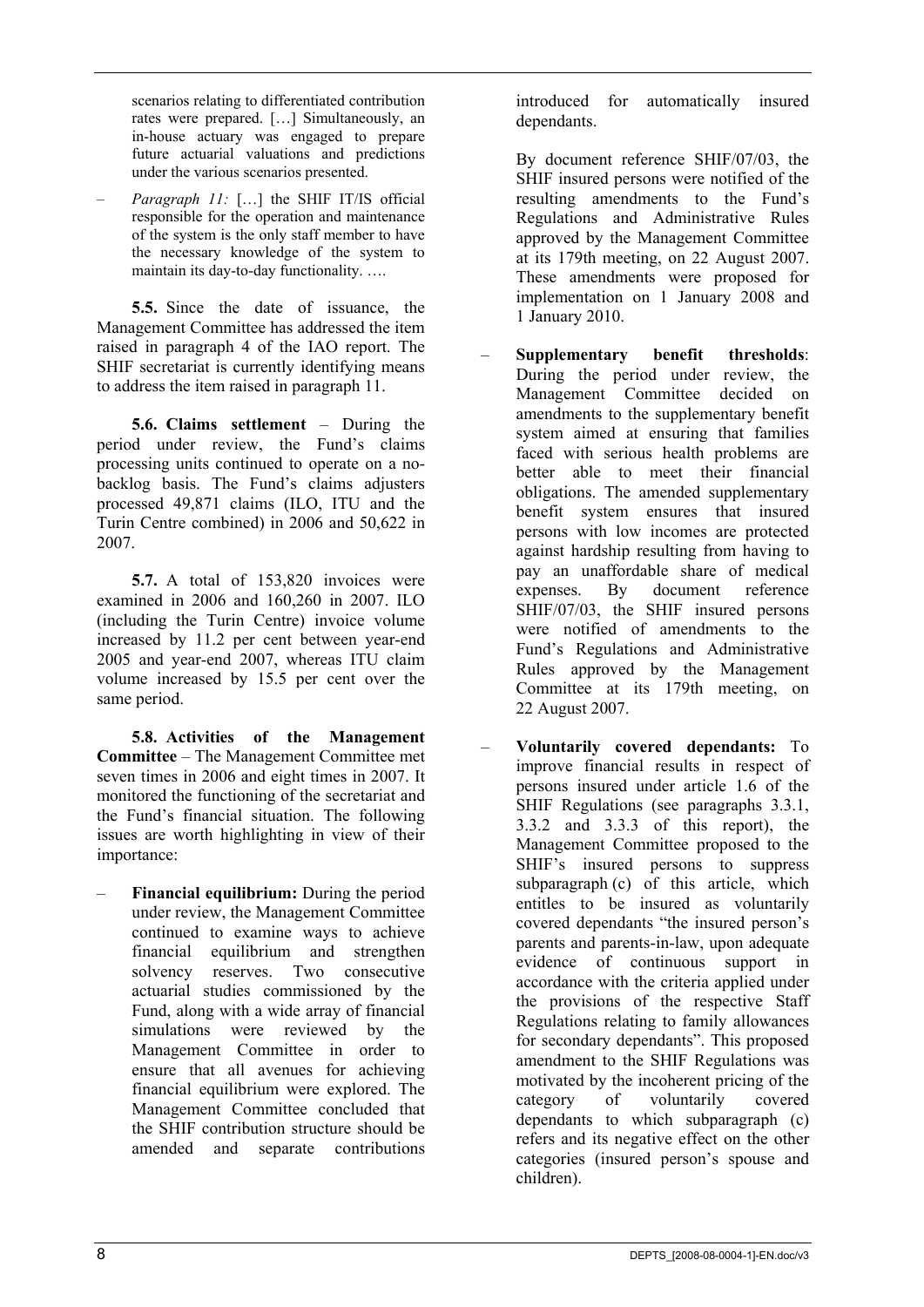The insured persons were notified of the proposed amendment in accordance with article 4.17, paragraph 2, of the SHIF Regulations. However, as the Management Committee received written requests from 200 insured persons within three weeks of the notification, the proposed amendment will be submitted to the insured persons for vote.

- **Schedule of benefits:** During the period under review, the Management Committee finalized revision of Code 6 (Transport costs) and Code 1.7 (Psychiatry, psychoanalysis or psychotherapy) of the schedule of benefits. The SHIF insured persons have not yet been notified of amendments in respect of these Codes.
- **Agreements with health-care providers:** The Fund's secretariat continued to foster cooperation with its counterparts at CERN, UNOG and the WHO in negotiating with health-care providers. Agreements with Clinique Générale Beaulieu, Clinique de Genolier, Clinique La Lignière, Hôpital de La Tour and Centre Hospitalier Universitaire Vaudois

(CHUV) were renewed for the 2008–09 period. New agreements were signed with Clinique Jolimont and Groupe Médical de Chantepoulet. Negotiations were initiated with the Clinéa group following that group's acquisition of Clinique La Métairie.

#### **5.9. Activities of the Standing Subcommittee**

- **Special cases:** Special cases correspond to situations which require interpretation of the Regulations and Administrative Rules, or which call for exceptions thereto, in accordance with articles 1.7 or 2.2(3) of the SHIF Regulations. They are examined by the Standing Subcommittee, which reports to the Management Committee. The Standing Subcommittee met three times in 2006 and examined 37 special cases. The Standing Subcommittee met once in 2007 and examined seven special cases.
- **Fraud:** No fraudulent insurance claims were found to have been submitted during the period under review.

Satoru Tabusa Chairperson

Clifford Kunstler Executive Secretary

Geneva, 2 July 2008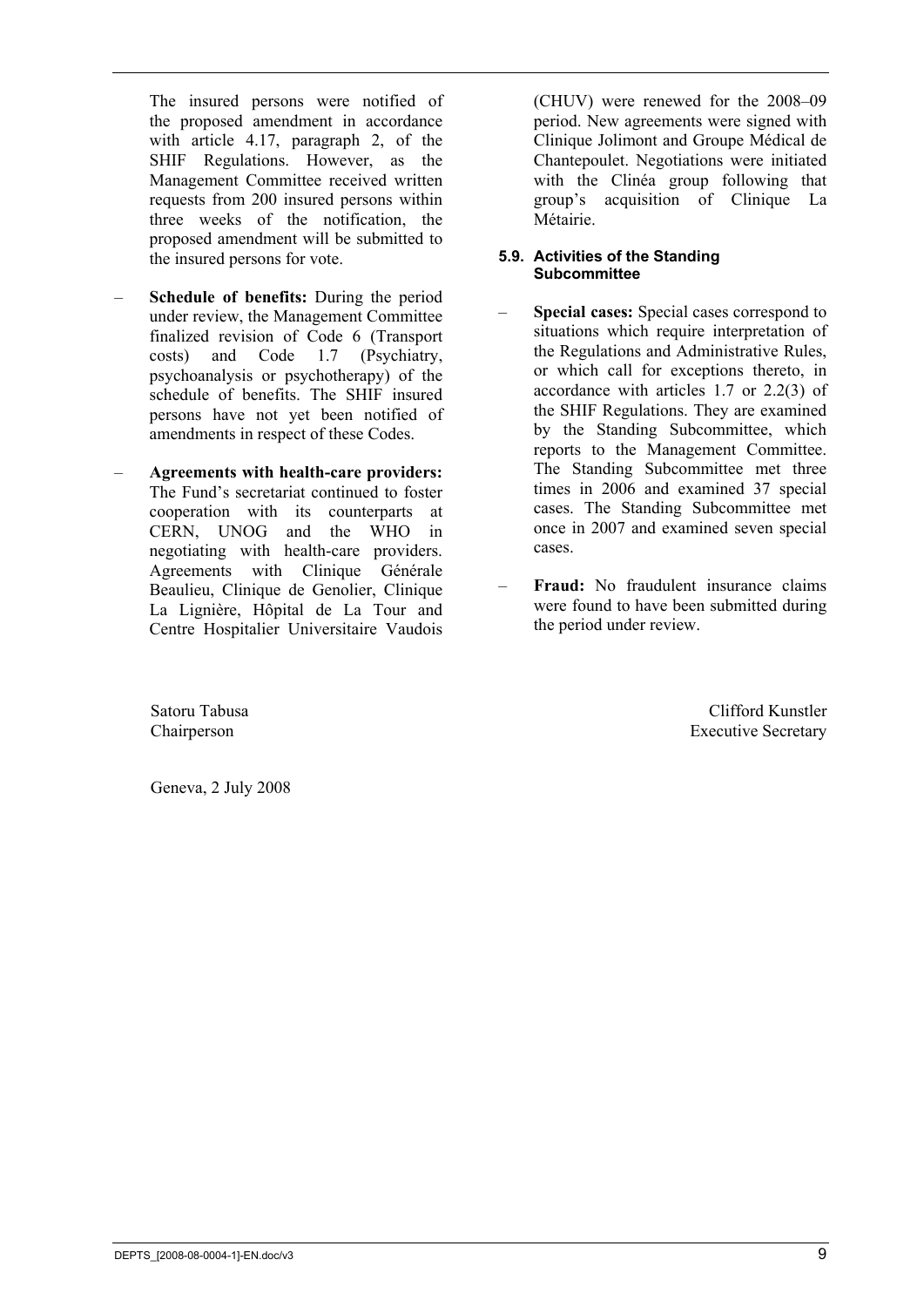# **Annex IA**

### **ILO–ITU Staff Health Insurance Fund**

# *Assets and liabilities statement as at 31 December 2006*

*(in US dollars)* 

|                                                                                           |                                                                                                                                                                                                                                                              | ILO                                    | <b>ITU</b> | <b>Total 2006</b> | <b>Total 2005</b>                   |
|-------------------------------------------------------------------------------------------|--------------------------------------------------------------------------------------------------------------------------------------------------------------------------------------------------------------------------------------------------------------|----------------------------------------|------------|-------------------|-------------------------------------|
|                                                                                           |                                                                                                                                                                                                                                                              |                                        |            |                   |                                     |
| Term deposits                                                                             |                                                                                                                                                                                                                                                              | 678 841                                |            | 678 841           | 2 111 276                           |
|                                                                                           |                                                                                                                                                                                                                                                              | 278 967                                | 423        | 279 390           | 205 324                             |
| Held with CSAM                                                                            |                                                                                                                                                                                                                                                              | 27 930 875                             | 11 011 692 | 38 942 567        | 35 006 700                          |
| Accrued investment income                                                                 |                                                                                                                                                                                                                                                              | 438 694                                | 170 602    | 609 296           | 538 837                             |
|                                                                                           | <b>TOTAL</b>                                                                                                                                                                                                                                                 | 29 327 377                             | 11 182 717 | 40 510 094        | 37 862 137                          |
|                                                                                           |                                                                                                                                                                                                                                                              |                                        |            |                   |                                     |
| Prepaid contributions                                                                     |                                                                                                                                                                                                                                                              | 387 769                                |            | 387769            | 354 821                             |
| Other creditors                                                                           |                                                                                                                                                                                                                                                              | 16 665                                 | 1 066 407  | 1 083 072         | 20 553                              |
|                                                                                           |                                                                                                                                                                                                                                                              | 6 806 296                              | 2 693 704  | 9 500 000         | 9 390 000                           |
|                                                                                           | <b>TOTAL</b>                                                                                                                                                                                                                                                 | 7 210 730                              | 3760111    | 10 970 841        | 9765374                             |
|                                                                                           |                                                                                                                                                                                                                                                              | 22 116 647                             | 7 422 606  | 29 539 253        | 28 096 763                          |
|                                                                                           |                                                                                                                                                                                                                                                              |                                        |            |                   |                                     |
|                                                                                           |                                                                                                                                                                                                                                                              | 20 261 286                             | 7 835 477  | 28 096 763        | 39 148 470                          |
|                                                                                           |                                                                                                                                                                                                                                                              | 1855361                                | (412 871)  | 1 442 490         | (11051707)                          |
|                                                                                           |                                                                                                                                                                                                                                                              |                                        |            |                   | 28 096 763                          |
| 1. Cash<br>2. Debtors<br>3. Investments<br>4. Other<br><b>LIABILITIES</b><br>1. Creditors | 2. Accrued liability for unsettled claims<br><b>EXCESS OF ASSETS OVER LIABILITIES</b><br><b>SHIF GUARANTEE FUND</b><br>Balance brought forward from previous year<br>Total surplus/(deficit) for the year<br><b>BALANCE OF GUARANTEE FUND AT 31 DECEMBER</b> | Advances and other accounts receivable |            |                   | 22 116 647<br>7422606<br>29 539 253 |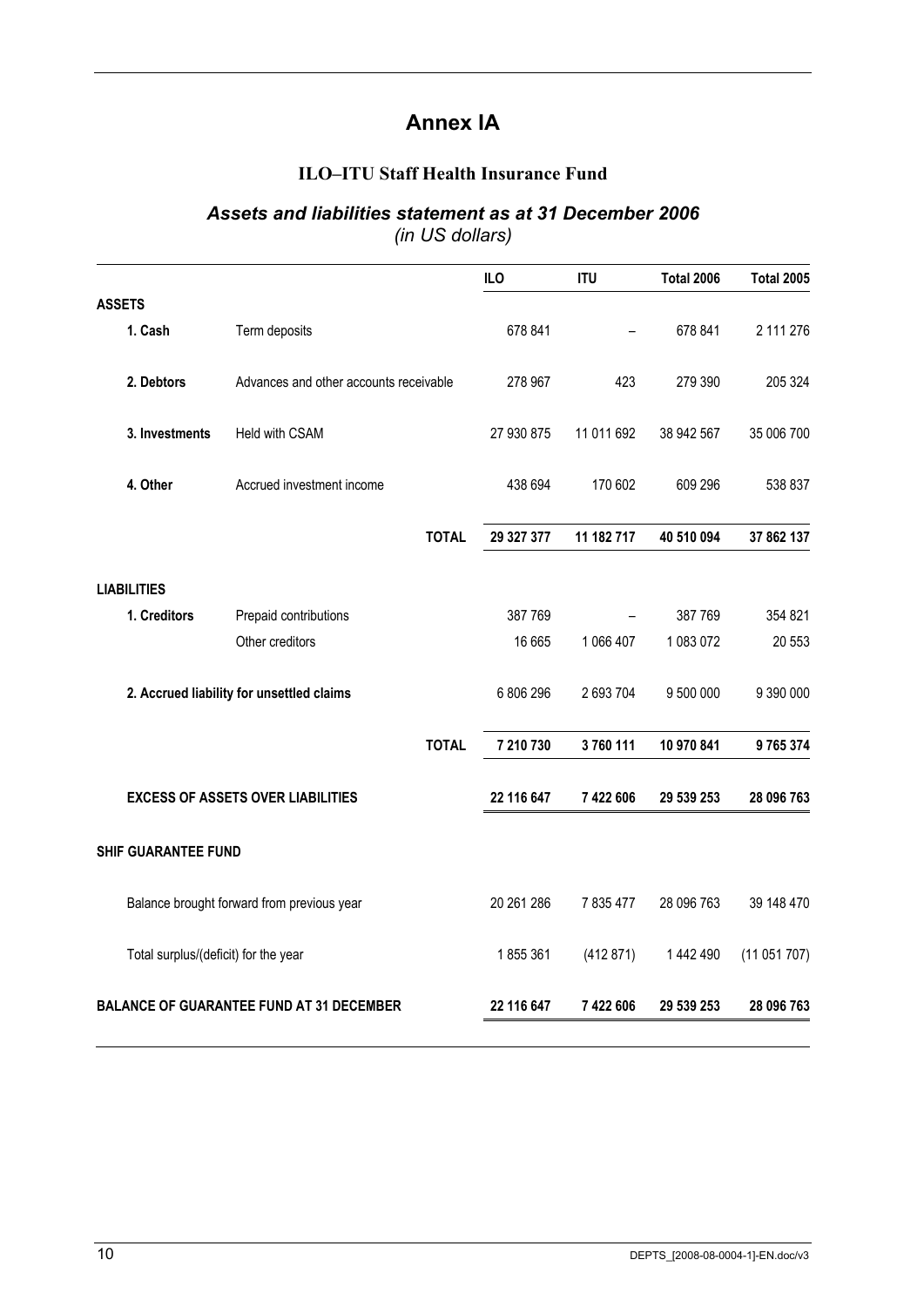# **Annex IB**

#### **ILO–ITU Staff Health Insurance Fund**

#### *Assets and liabilities statement as at 31 December 2007 (in US dollars)*

|                                      |                                                 |              | ILO        | <b>ITU</b> | <b>Total 2007</b> | <b>Total 2006</b> |
|--------------------------------------|-------------------------------------------------|--------------|------------|------------|-------------------|-------------------|
| <b>ASSETS</b>                        |                                                 |              |            |            |                   |                   |
| 1. Cash                              | Term deposits                                   |              |            |            |                   | 678 841           |
| 2. Debtors                           | Advances and other accounts receivable          |              | 303 912    | 3854       | 307 766           | 279 390           |
| 3. Investments                       | Held with CSAM                                  |              | 30 226 800 | 11 913 743 | 42 140 543        | 38 942 567        |
| 4. Other                             | Accrued investment income                       |              | 497 702    | 193 550    | 691 252           | 609 296           |
|                                      |                                                 | <b>TOTAL</b> | 31 028 414 | 12 111 147 | 43 139 561        | 40 510 094        |
| <b>LIABILITIES</b>                   |                                                 |              |            |            |                   |                   |
| 1. Creditors                         | Prepaid contributions                           |              | 422 202    |            | 422 202           | 387 769           |
|                                      | Other creditors                                 |              | 108 099    | 2 902 659  | 3 010 758         | 1 083 072         |
|                                      | 2. Accrued liability for unsettled claims       |              | 7 313 000  | 2 987 000  | 10 300 000        | 9 500 000         |
|                                      |                                                 | <b>TOTAL</b> | 7843301    | 5889659    | 13 732 960        | 10 970 841        |
|                                      | <b>EXCESS OF ASSETS OVER LIABILITIES</b>        |              | 23 185 113 | 6 221 488  | 29 406 601        | 29 539 253        |
| <b>SHIF GUARANTEE FUND</b>           |                                                 |              |            |            |                   |                   |
|                                      | Balance brought forward from previous year      |              | 22 116 647 | 7 422 606  | 29 539 253        | 28 096 763        |
| Total surplus/(deficit) for the year |                                                 |              | 1 068 466  | (1201118)  | (132652)          | 1 442 490         |
|                                      | <b>BALANCE OF GUARANTEE FUND AT 31 DECEMBER</b> |              | 23 185 113 | 6 221 488  | 29 406 601        | 29 539 253        |
|                                      |                                                 |              |            |            |                   |                   |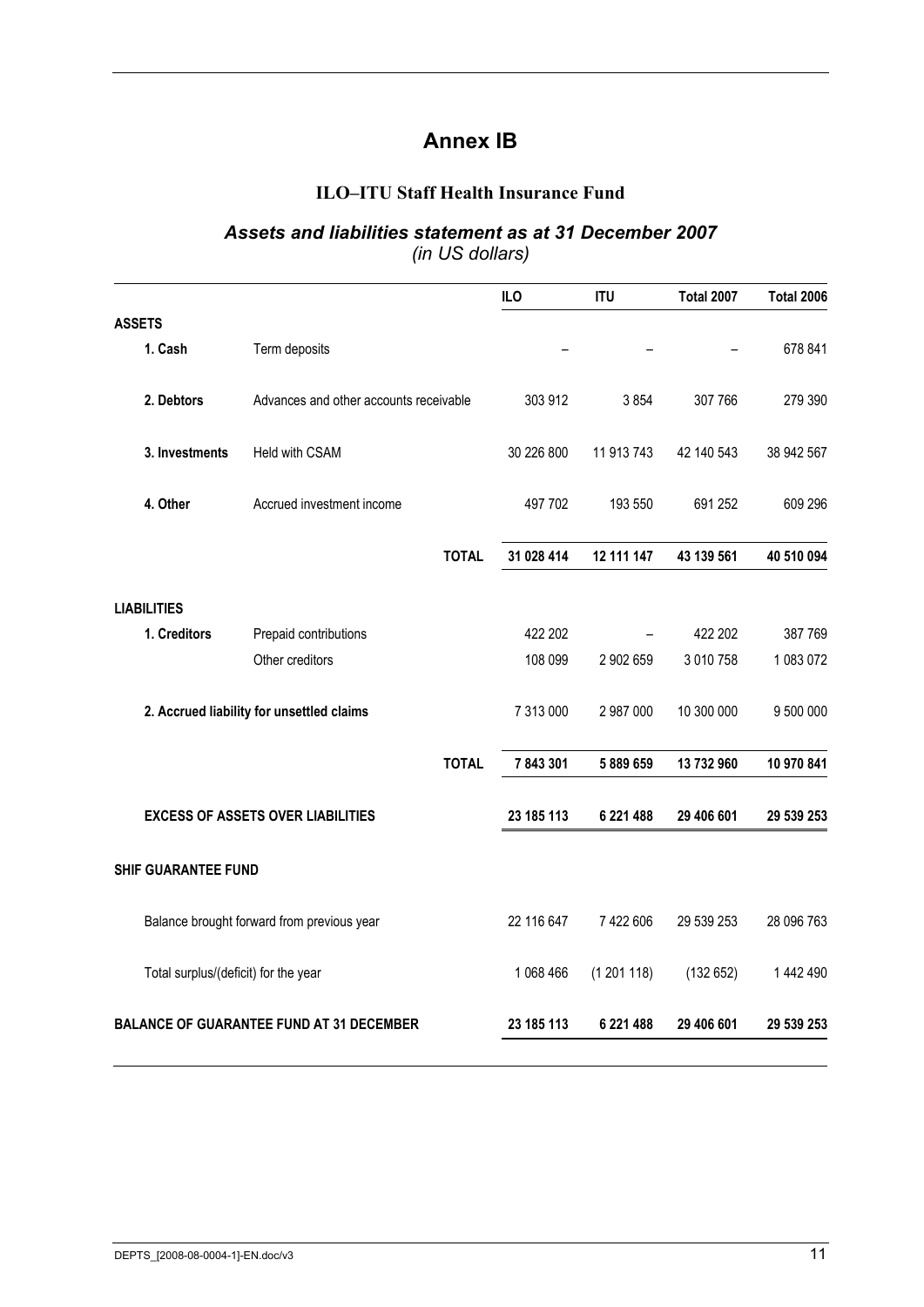## **Annex IIA**

#### **ILO-ITU Staff Health Insurance Fund**

#### *Income and expenditure statement for the year ended 31 December 2006 (in US dollars)*

|                                                                     |                                                          | ILO           | <b>ITU</b> | <b>Total 2006</b> | <b>Total 2005</b> |
|---------------------------------------------------------------------|----------------------------------------------------------|---------------|------------|-------------------|-------------------|
| <b>OPERATING TRANSACTIONS</b>                                       |                                                          |               |            |                   |                   |
|                                                                     | 1. Contributions received Active staff including experts | 7 143 049     | 2678234    | 9821283           | 8 4 69 5 30       |
|                                                                     | Organizations                                            | 7 031 222     | 2 608 150  | 9639372           | 8 325 144         |
|                                                                     | Retired/survivors                                        | 3 963 997     | 1 408 047  | 5 372 044         | 4 341 714         |
|                                                                     | Organizations                                            | 7 927 995     | 2816093    | 10 744 088        | 8679894           |
|                                                                     | Voluntary                                                | 1 391 439     | 669 999    | 2 061 438         | 2 034 409         |
|                                                                     | <b>TOTAL CONTRIBUTIONS</b>                               | 27 457 702    | 10 180 523 | 37 638 225        | 31 850 691        |
| 2. Benefits paid                                                    | Active staff including experts                           | 9 7 5 4 7 4 2 | 4 586 072  | 14 340 814        | 13 142 412        |
|                                                                     | Retired/survivors                                        | 17 246 356    | 6 514 194  | 23 760 550        | 21 117 207        |
|                                                                     | Voluntary                                                | 1 451 232     | 584 196    | 2 035 428         | 2 000 673         |
|                                                                     | Less: Recoveries from third parties                      | (22590)       | (2472)     | (25062)           |                   |
|                                                                     | <b>TOTAL BENEFITS</b>                                    | 28 429 740    | 11 681 990 | 40 111 730        | 36 260 292        |
| 3. Net surplus/(deficit) in contributions income                    |                                                          |               |            |                   |                   |
| over benefits paid                                                  |                                                          | (972038)      | (1501467)  | (2473505)         | (4409601)         |
| 4. Increase/(decrease) in accrued liability for<br>unsettled claims |                                                          | 81 496        | 28 504     | 110 000           | 590 000           |
| 5. Exchange gains/(losses)                                          |                                                          | (2 153)       | (4000)     | (6153)            | 96 562            |
| 6. Net operating surplus/(deficit)                                  |                                                          | (1055687)     | (1533971)  | (2589658)         | (4 903 039)       |
| <b>INVESTMENT TRANSACTIONS</b>                                      |                                                          |               |            |                   |                   |
| 7. Interest and other income received                               |                                                          | 945 353       | 345 831    | 1 291 184         | 1 487 585         |
| 8. Capital gains/(losses) on investment sold                        |                                                          | 56 155        | 21 837     | 77 992            | 51 493            |
|                                                                     | Subtotal                                                 | 1 001 508     | 367 668    | 1 369 176         | 1539078           |
| 9. Gains/(losses) on currency trading:                              |                                                          |               |            |                   |                   |
|                                                                     | On purchase and sales                                    | (119685)      | (45974)    | (165659)          | (1981112)         |
|                                                                     | Subtotal                                                 | (119685)      | (45974)    | (165659)          | (1981112)         |
|                                                                     | <b>Total investment income</b>                           | 881823        | 321 694    | 1 203 517         | (442 034)         |
| 10. Expenditure:                                                    |                                                          |               |            |                   |                   |
|                                                                     | Investment management fees                               | 82 014        | 31894      | 113 908           | 91 565            |
|                                                                     | Sundry expenses                                          | 2 1 9 5       |            | 2 1 9 5           | 857               |
|                                                                     | <b>Total investment expenditure</b>                      | 84 209        | 31 894     | 116 103           | 92 422            |
| 11. Net income/(loss) on investments                                |                                                          | 797 614       | 289 800    | 1 087 414         | (534 456)         |
| 12. Net surplus/(deficit)                                           |                                                          | (258073)      | (1244171)  | (1502244)         | (5437495)         |
| 13. Revaluation gain/(loss) on assets and liabilities               |                                                          | 2 113 434     | 831 300    | 2 944 734         | (5614212)         |
|                                                                     |                                                          |               |            |                   |                   |
|                                                                     | NET RESULT FOR THE YEAR                                  | 1855361       | (412 871)  | 1 442 490         | (11051707)        |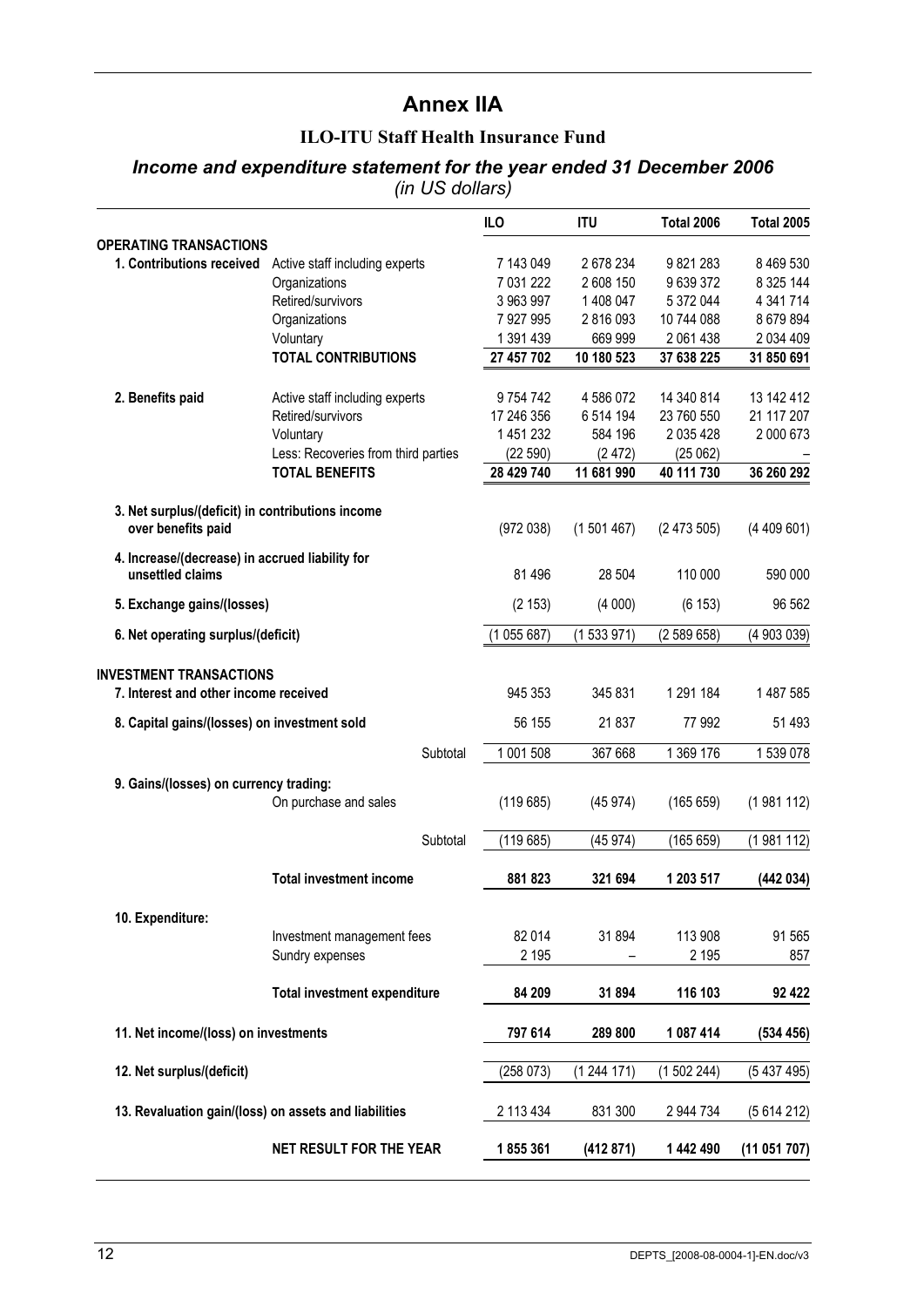# **Annex IIB**

#### **ILO-ITU Staff Health Insurance Fund**

#### *Income and expenditure statement for the year ended 31 December 2007 (in US dollars)*

|                                                                     |                                                     | ILO        | <b>ITU</b>    | <b>Total 2007</b> | <b>Total 2006</b> |
|---------------------------------------------------------------------|-----------------------------------------------------|------------|---------------|-------------------|-------------------|
| <b>OPERATING TRANSACTIONS</b>                                       |                                                     |            |               |                   |                   |
| 1. Contributions received                                           | Active staff including experts                      | 7 597 488  | 2 740 329     | 10 337 817        | 9821283           |
|                                                                     | Organizations                                       | 7 513 033  | 2705901       | 10 218 934        | 9639372           |
|                                                                     | Retired/survivors                                   | 4 301 349  | 1512693       | 5 814 042         | 5 372 044         |
|                                                                     | Organizations                                       | 8 602 699  | 3 0 25 3 86   | 11 628 085        | 10 744 088        |
|                                                                     | Voluntary                                           | 1 424 089  | 648 632       | 2072721           | 2 061 438         |
|                                                                     | <b>TOTAL CONTRIBUTIONS</b>                          | 29 438 658 | 10 632 941    | 40 071 599        | 37 638 225        |
| 2. Benefits paid                                                    |                                                     | 10 340 787 | 4 4 2 6 1 2 4 | 14 766 911        | 14 340 814        |
|                                                                     | Active staff including experts<br>Retired/survivors | 18 370 444 | 7 281 238     | 25 651 682        | 23 760 550        |
|                                                                     | Voluntary                                           | 1 503 099  | 640 178       | 2 143 277         | 2 0 3 5 4 2 8     |
|                                                                     | Less: Recoveries from third parties                 |            | (1319)        | (1319)            | (25062)           |
|                                                                     | <b>TOTAL BENEFITS</b>                               | 30 214 330 | 12 346 221    | 42 560 551        | 40 111 730        |
| 3. Net surplus/(deficit) in contributions income                    |                                                     | (775672)   | (1713280)     | (2488952)         | (2473505)         |
| over benefits paid                                                  |                                                     |            |               |                   |                   |
| 4. Increase/(decrease) in accrued liability for<br>unsettled claims |                                                     | 506 701    | 293 299       | 800 000           | 110 000           |
| 5. Exchange gains/(losses)                                          |                                                     | 186 449    | 48 889        | 235 338           | (6153)            |
| 6. Net operating surplus/(deficit)                                  |                                                     | (1095924)  | (1957690)     | (3053614)         | (2589658)         |
| <b>INVESTMENT TRANSACTIONS</b>                                      |                                                     |            |               |                   |                   |
| 7. Interest and other income received                               |                                                     | 987 961    | 329 515       | 1 317 476         | 1 291 184         |
| 8. Capital gains/(losses) on investment sold                        |                                                     | (103316)   | (40176)       | (143 492)         | 77 992            |
|                                                                     | Subtotal                                            | 884 645    | 289 339       | 1 173 984         | 1 369 176         |
| 9. Gains/(losses) on currency trading:                              |                                                     | (370711)   | (183 321)     | (554032)          | (165659)          |
|                                                                     | On purchase and sales                               | (370 711)  | (183 321)     | (554032)          | (165659)          |
|                                                                     | Subtotal                                            | 513 934    | 106 018       | 619 952           | 1 203 517         |
|                                                                     | <b>Total investment income</b>                      |            |               |                   |                   |
| 10. Expenditure:                                                    |                                                     |            |               |                   |                   |
|                                                                     | Investment management fees                          | 82 971     | 32 267        | 115 238           | 113 908           |
|                                                                     | Sundry expenses                                     | 2414       |               | 2414              | 2 1 9 5           |
|                                                                     |                                                     |            |               |                   |                   |
|                                                                     | <b>Total investment expenditure</b>                 | 85 385     | 32 267        | 117 652           | 116 103           |
| 11. Net income/(loss) on investments                                |                                                     | 428 549    | 73 751        | 502 300           | 1 087 414         |
| 12. Net surplus/(deficit)                                           |                                                     | (667 375)  | (1883939)     | (2551314)         | (1502244)         |
| 13. Revaluation gain/(loss) on assets and liabilities               |                                                     | 1735841    | 682 821       | 2 418 662         | 2944734           |
|                                                                     | NET RESULT FOR THE YEAR                             | 1 068 466  | (1201118)     | (132652)          | 1 442 490         |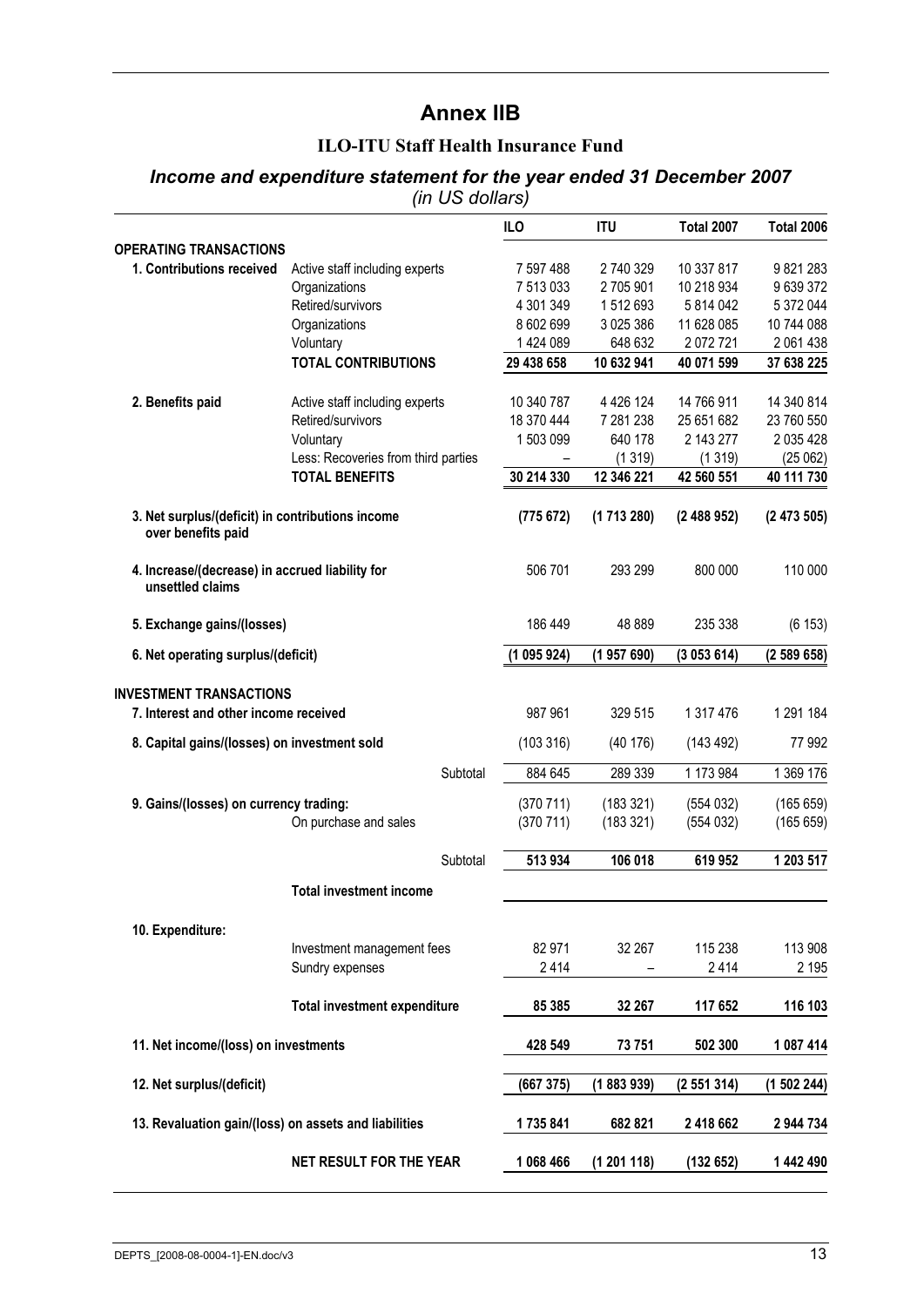Annex III **Annex III** 

# Guarantee Fund 1999–2007\*<br>(in US dollars) **Guarantee Fund 1999–2007\***  (in US dollars)

| Accounts year                                                                                                                                             | <b>1999</b>   | <b>2000</b>        | 2001             | 2002       | 2003       | 2004       | 2005       | 2006       | 2007           |
|-----------------------------------------------------------------------------------------------------------------------------------------------------------|---------------|--------------------|------------------|------------|------------|------------|------------|------------|----------------|
| Guarantee Fund                                                                                                                                            | 30963757      | 84 544<br>ಗ<br>೧೯೭ | 32 050 022       | 37 824 157 | 36 157 195 | 39 148 470 | 28 096 763 | 29539253   | 29 406 601     |
| Benefit expenditure                                                                                                                                       | 20676071      | 21069924           | 21816590         | 24 084 102 | 31040332   | 35 907 731 | 36 260 292 | 40 111 730 | 42560551       |
| Ainimum level                                                                                                                                             | 6 806 864     | 6928843            | 10 593 764       | 11 161 769 | 12823504   | 15 172 027 | 17 201 393 | 18713292   | 19822095       |
| Vlaximum level                                                                                                                                            | 20420593      | 20786530           | 31781293         | 33 485 308 | 38 470 522 | 45516082   | 51 604 178 | 56 139 876 | 59 466 286     |
| Ratio: actual level/maximum level                                                                                                                         | 52            | 1.40               | $\overline{101}$ | 1.13       | ີ່ວິ       | 0.86       | 0.54       | <b>CSO</b> | 0.49           |
| Swiss franc to US dollar exchange rate at year end                                                                                                        | $\frac{5}{3}$ | 1.76               | 1.65             | 149        | 1.30       | 114        | 131        | 121        | $\frac{12}{1}$ |
| * Translated into Swiss francs, the level of the Fund was CHF35,742,496 at 31.12.2006 and CHF32,935,393 at 31.12.2007, versus CHF36,806,760 at 31.12.2005 |               |                    |                  |            |            |            |            |            |                |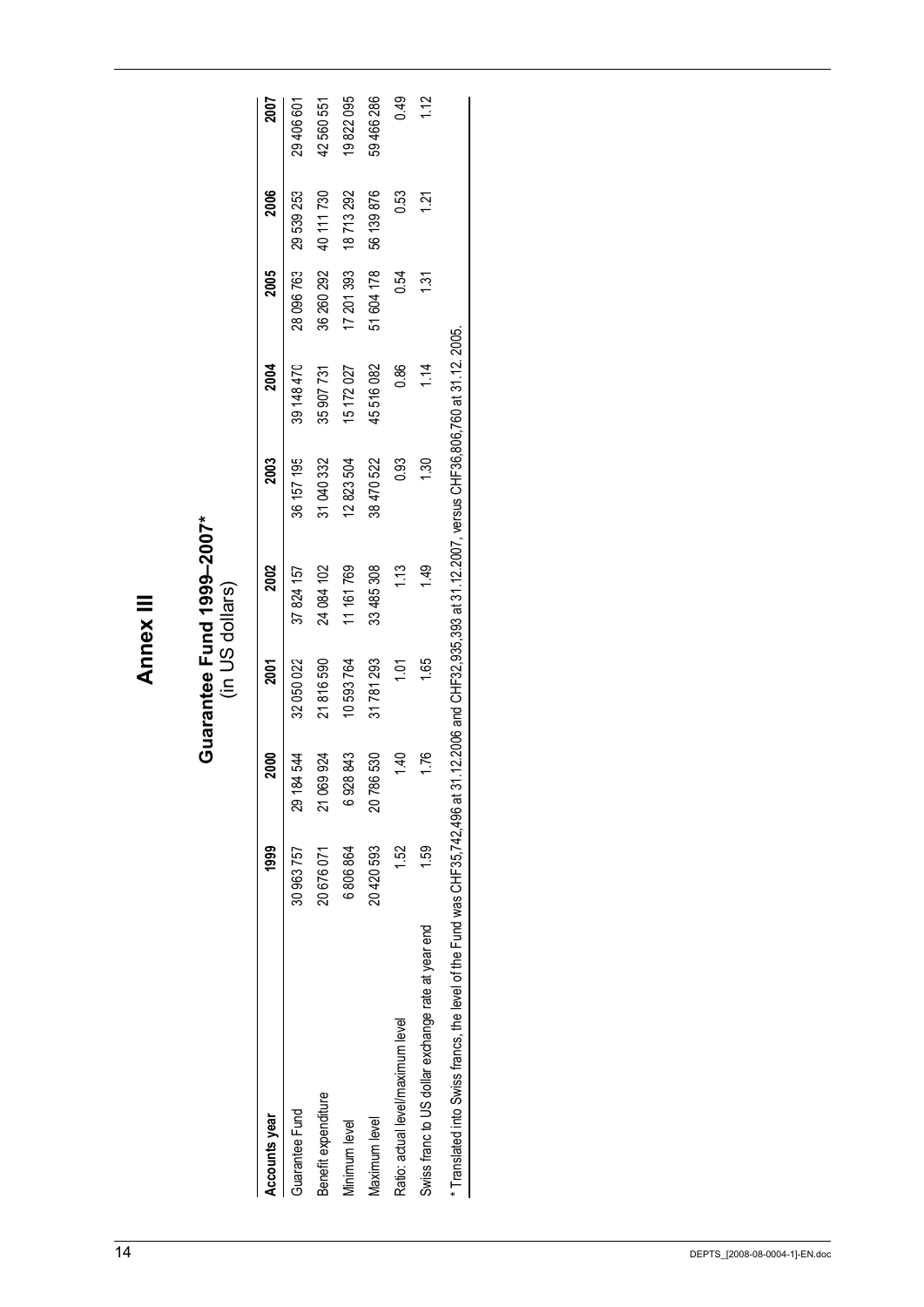# **Annex IV**

| Year | Number of VCD | <b>Contributions</b><br>(US\$) | <b>Benefits</b><br>(US\$) | <b>Operational balance</b><br>(US\$) | <b>Cumulative</b><br>result | Benefit paid per<br>dollar contributed |
|------|---------------|--------------------------------|---------------------------|--------------------------------------|-----------------------------|----------------------------------------|
| 1997 | 551           | 980 454                        | 818 123                   | 162 331                              | 162 331                     | 0.83                                   |
| 1998 | 583           | 1072319                        | 865 139                   | 207 180                              | 369 511                     | 0.81                                   |
| 1999 | 637           | 1 086 552                      | 957 017                   | 129 535                              | 499 046                     | 0.88                                   |
| 2000 | 661           | 1 145 744                      | 1 301 601                 | (155 857)                            | 343 189                     | 1.13                                   |
| 2001 | 723           | 1 249 596                      | 1 320 989                 | (71395)                              | 271 794                     | 1.05                                   |
| 2002 | 706           | 1 315 628                      | 1 391 197                 | (75 569)                             | 196 225                     | 1.05                                   |
| 2003 | 736           | 1415079                        | 1702 492                  | (287 413)                            | (91188)                     | 1.20                                   |
| 2004 | 740           | 1704 414                       | 1856579                   | (152 165)                            | (243353)                    | 1.08                                   |
| 2005 | 704           | 2 034 409                      | 2 000 673                 | 33 736                               | (209617)                    | 0.98                                   |
| 2006 | 666           | 2 061 438                      | 2 035 428                 | 26 010                               | (183607)                    | 0.99                                   |
| 2007 | 660           | 2072721                        | 2 143 27                  | (70556)                              | (254 163)                   | 1.03                                   |

#### **Voluntarily covered dependants (VCD): Summary of annual and cumulative results 1997–2007**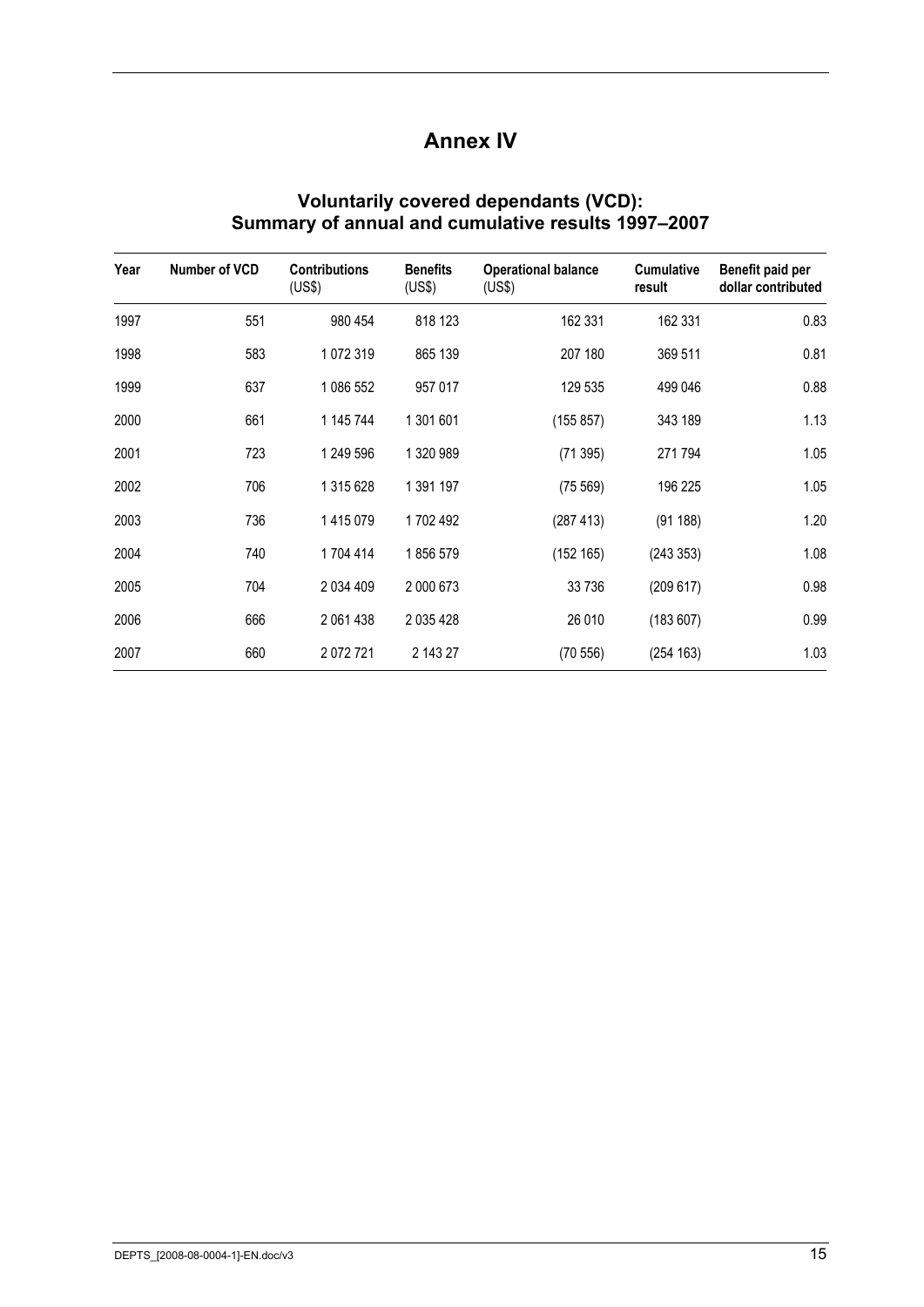**Annex V Annex V**

# Membership of the Fund 2000-07<br>(voluntarily covered dependants excluded) (voluntarily covered dependants excluded) **Membership of the Fund 2000–07**

| Category                                |                                     |               |           | Paying members      |      |     |                                         |       |                                |                       | Dependants                      |                       |                         |               |                 |                        |          | Total insured persons |                             |                             |                                |                             |
|-----------------------------------------|-------------------------------------|---------------|-----------|---------------------|------|-----|-----------------------------------------|-------|--------------------------------|-----------------------|---------------------------------|-----------------------|-------------------------|---------------|-----------------|------------------------|----------|-----------------------|-----------------------------|-----------------------------|--------------------------------|-----------------------------|
| Year's average                          | 2000                                | 2001          | 2002 2003 | 2004                | 2005 |     | 2007<br>2006                            | 2000  | 2001                           | 2003<br>2002          |                                 | 2005<br><b>2004</b>   | 2006                    | 2007          | 2000            | 2001                   | 2002     | 2003                  | <b>2004</b>                 | 2005                        | 2006                           | 2007                        |
| $\supseteq$                             |                                     |               |           |                     |      |     |                                         |       |                                |                       |                                 |                       |                         |               |                 |                        |          |                       |                             |                             |                                |                             |
| Headquarters and<br>Teld                |                                     |               |           |                     |      |     |                                         |       |                                |                       |                                 |                       |                         |               |                 |                        |          |                       |                             |                             |                                |                             |
| project personnel                       |                                     |               |           |                     |      |     | 1916 1944 1987 1959 2047 1882 1828 1827 | 23482 | $\overline{\mathbf{c}}$<br>390 | 2378<br>316           | $\sim$                          | 2344<br>531           | 2289                    | 285<br>$\sim$ | 4264            | 4334                   | 203      | 337                   | 576                         | 4 2 2 6                     | 4117                           | 4112                        |
| External offices                        | 667                                 | 622           | 669       | 733                 | 804  | 957 | 1027 1143                               | 1214  | 118                            | 21                    | 217                             | 305                   | 635<br>595              | 833           | 881             | 740                    | 890      | 950                   | $\frac{100}{20}$            | 552                         | 662                            | 976                         |
| Former officials and<br><b>SUNIVOIS</b> | 1680 1747 1793 1835 1886 1963       |               |           |                     |      |     | 2025 2060                               | 948   | 986                            | 999                   | 994                             | 993                   | 989 1031                | 1048          | 2628            | 2733                   | 2792     | 2829                  | 2879                        | 2952                        | 3056                           | 3108                        |
| <b>TOTAL</b>                            | 4 263                               | 4313          | 4349 4527 | 4737                | 4802 |     | 4880 5030                               | 4510  | 4<br>494                       | 4<br>536              | 4<br>589                        | 4<br>829              | 955<br>4<br>928         | 5166          | 773<br>$\infty$ | <b>202</b><br>$\infty$ | 885<br>ထ | 116<br>ග              | 566<br>ග                    | 730<br>ග                    | 835<br>ග                       | 10196                       |
|                                         |                                     |               |           |                     |      |     |                                         |       |                                |                       |                                 |                       |                         |               |                 |                        |          |                       |                             |                             |                                |                             |
| Headquarters and<br>field project       |                                     |               |           |                     |      |     |                                         |       |                                |                       |                                 |                       |                         |               |                 |                        |          |                       |                             |                             |                                |                             |
| personnel                               | 925                                 | 946           | 966       | 897                 | 827  | 842 | 799<br>$\overline{811}$                 | 1101  | 1157<br>138                    |                       | 092                             | 1005                  | 8<br>10271              | 994           | 2026            | 2084                   | 2123     | 1989                  | 832                         | 869                         | $\overline{811}$               | 1793                        |
| External offices                        | 6)                                  | $\frac{8}{1}$ | 24        | م)                  | g    | ₽   | 25                                      | 23    | စ္                             | 29                    | 88                              | 24                    | $\vec{+}$<br>25         | 43            | 42              | 22                     | S3       | 45                    | 4                           | 43                          | 99                             | 5                           |
| Former officials and<br><b>SUNIVOIS</b> | 571                                 | 582           | 601       | 613                 | 654  | 689 | 736<br>714                              | 318   | 320                            | 336                   | 322                             | 346                   | 356<br>350              | 357           | 889             | 902                    | 937      | 935                   | 1000                        | 1039                        | 1070                           | <b>COS</b>                  |
| <b>TOTAL</b>                            | 1 515 1 546 1 591 1 529 1 501 1 549 |               |           |                     |      |     | 1550 1562                               | 1442  | 477                            | $\overline{ }$<br>522 | $\overline{\phantom{0}}$<br>440 | $\overline{ }$<br>375 | 397<br>÷<br>$rac{2}{3}$ | 394<br>$\div$ | 2957            | 3023                   | 113<br>∾ | 2969                  | 876<br>$\mathbf{\tilde{c}}$ | 951<br>$\mathbf{\tilde{c}}$ | 947<br>$\mathbf{\tilde{z}}$    | 956<br>$\mathbf{\tilde{c}}$ |
| <b>ILO-ITU</b>                          |                                     |               |           |                     |      |     |                                         |       |                                |                       |                                 |                       |                         |               |                 |                        |          |                       |                             |                             |                                |                             |
| Headquarters and                        |                                     |               |           |                     |      |     |                                         |       |                                |                       |                                 |                       |                         |               |                 |                        |          |                       |                             |                             |                                |                             |
| field project<br>personnel              |                                     |               |           |                     |      |     | 2841 2890 2853 2856 2874 2724 2639 2626 | 34493 | 3473<br>528                    | 3470                  | 3536                            |                       | 3371 3289               | 3279          | 6290            | 6418                   | 6326     | 6326                  | 6410                        | 6095                        | 928<br>5                       | 905<br>5                    |
| External offices                        | 88                                  | <b>940</b>    | 693       | 752                 | 824  | 975 | 1052 1170                               | 1237  | 137                            | 1243<br>250           | 1329                            | 1620                  | 1676                    | 876           | 923             | 777                    | 943      | 995                   | 2153                        | 595<br>$\sim$               | 728<br>$\sim$                  | 046<br>က                    |
| Former officials and<br>survivors       | 2 251 2 329 2 394 2 448 2 540 2 652 |               |           |                     |      |     | 2739 2796                               | 12661 | 1335<br>306                    | 1316                  |                                 | 1339                  | 1339 1387               | 1405          | 517<br>ω        | 3635                   | 3729     | 3764                  | 3879                        | 3991                        | 126<br>4                       | 4 201                       |
| TOTAL                                   | 5778                                |               |           | 5859 5940 6056 6238 | 6351 |     | 6430 6592                               | 5952  | 6058<br>571                    | 6029                  | 6204                            | 6330                  | 6352                    | 6560          | 11730           | 11830                  | 11998    | 12085                 | 12442                       | 12681                       | 782<br>$\overline{\mathbf{c}}$ | 13152                       |
|                                         |                                     |               |           |                     |      |     |                                         |       |                                |                       |                                 |                       |                         |               |                 |                        |          |                       |                             |                             |                                |                             |